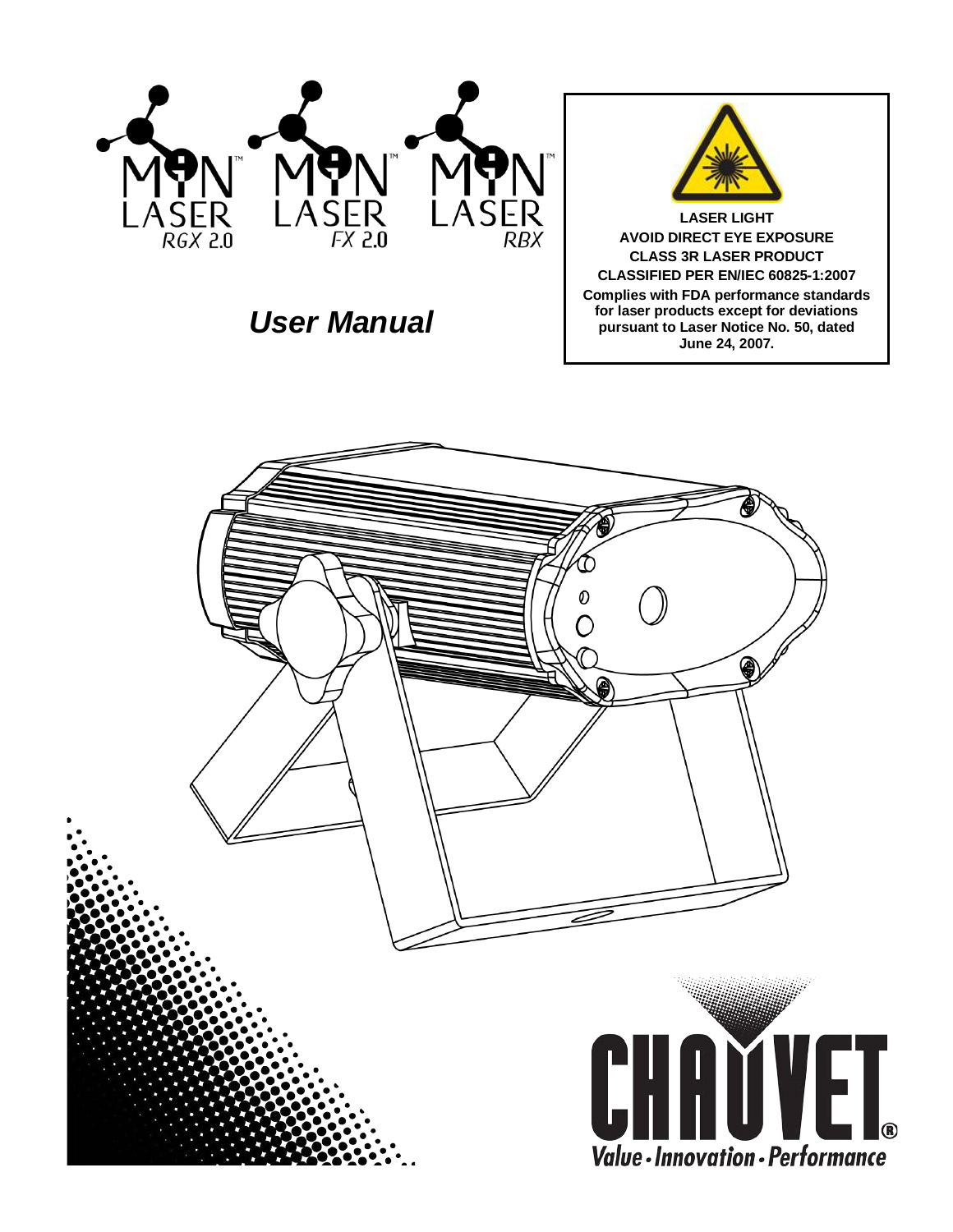## **1. BEFORE YOU BEGIN**

### **What Is Included**

- MiN™ Laser FX 2.0/RGX 2.0/RBX
- Flexible tripod
- Wireless remote

### **Unpacking Instructions**

- Power supply
- Warranty card
- User manual

Immediately upon receipt, carefully unpack this product and check the container to make sure you have received all the parts indicated above in good condition.

### **Claims**

If the container or the material inside the container (this product and any other accessory included) appears damaged from shipping, or shows signs of mishandling, notify the carrier immediately, not CHAUVET®, upon receipt of the damaged merchandise. Failure to do so in a timely manner may invalidate your claim with the carrier. In addition, retain the container and all the packing material for inspection.

For other issues such as missing components or parts, damage not related to shipping, or concealed damage, file a claim with CHAUVET® within seven (7) days of receiving the merchandise.

### **Manual Conventions**

CHAUVET® manuals use the following conventions to differentiate certain types of information from the regular text.

| <b>Convention</b>         | <b>Meaning</b>                                                                               |
|---------------------------|----------------------------------------------------------------------------------------------|
| <menu></menu>             | A key to be pressed on the product's control panel                                           |
| $1 - 512$                 | A range of values                                                                            |
| 50/60                     | A set of values of which only one can be chosen                                              |
| <b>Settings</b>           | A menu option not to be modified (for example, showing the<br>operating mode/current status) |
| MENU ><br><b>Settings</b> | A sequence of menu options to be followed                                                    |
| OΝ                        | A value to be entered or selected                                                            |

### **Symbols**

This manual uses the following icons to indicate information that requires special attention on the part of the user.

| Symbol | <b>Meaning</b>                                                                                                                                                                                      |
|--------|-----------------------------------------------------------------------------------------------------------------------------------------------------------------------------------------------------|
|        | Critical installation, configuration or operation information. The<br>product might partially or completely not work, be damaged, or<br>cause harm to the user if this information is not followed. |
|        | Important installation or configuration information. Failure to<br>comply may prevent the product from working properly.                                                                            |
|        | Useful information.                                                                                                                                                                                 |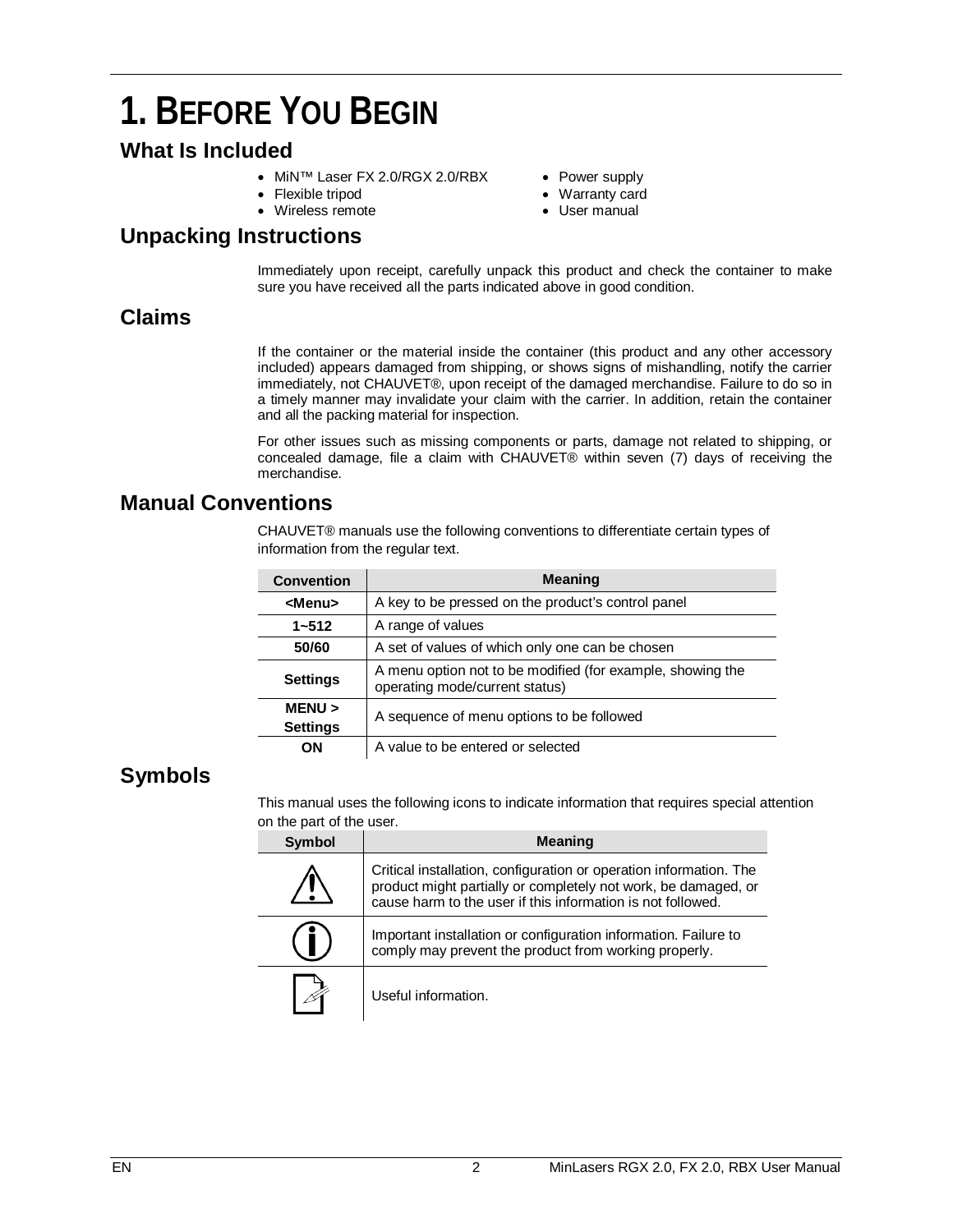### **Safety Instructions**



**The following notes include important safety information about the installation, usage, and maintenance of this product.**

- Keep this User Manual for future consultation. If you sell this product to another user, be sure that they also receive this document.
- Always make sure that the voltage of the outlet to which you are connecting this product is within the range stated on the decal or rear panel of the product.
- This product is for indoor use only! To prevent risk of fire or shock, do not expose this product to rain or moisture.
- Make sure there are no flammable materials close to the unit while operating.
- Always install this product in a location with adequate ventilation, at least 20 in (50 cm) from adjacent surfaces. Be sure that no ventilation slots are blocked.
- Always disconnect this product from the power source before cleaning it or replacing fuse.
- Make sure to replace the fuse with another of the same type and rating.
- If mounting it overhead, always secure this product to a fastening device using a safety chain.
- The maximum ambient temperature  $(Ta)$  is 104 $\degree$  F (40 $\degree$  C). Do not operate this product at higher temperatures.
- In the event of a serious operating problem, stop using the unit immediately. Never try to repair the unit. Repairs carried out by unskilled people can lead to damage or malfunction. Please contact the nearest authorized technical assistance center.
- Never connect this product to a dimmer pack.
- Make sure the power cord is not crimped or damaged.
- Never disconnect the power cord by pulling or tugging on the cord.
- Never carry a product from the power cord or any moving part. Always use the hanging/mounting bracket or the handles.
- Always avoid direct eye exposure to the light source when this product is on.
- Lasers can be hazardous and have unique safety considerations. Permanent eye injury and blindness is possible if lasers are used incorrectly. Pay close attention to each safety REMARK and WARNING statement in this user manual. Read all instructions carefully BEFORE operating this device.
- Avoid direct eye contact with laser light. Never intentionally expose your eyes or others to direct laser light.
- This laser product can potentially cause instant eye injury or blindness if laser light directly strikes the eyes.
- It is illegal and dangerous to shine this laser into audience areas, where the audience or other personnel could get direct laser beams or bright reflections into their eyes.



- It is a U.S. federal offense to shine any laser at aircraft.
- Use of controls or adjustments or performance of procedures other than those specified herein may result in hazardous radiation exposure.
- There are no user serviceable parts inside the unit. Do not open the housing or attempt any repairs yourself. In the unlikely event your unit may require service, please contact the dealer nearest to you.
- Avoid direct eye contact with laser light. Never intentionally expose your eyes or others to direct laser light.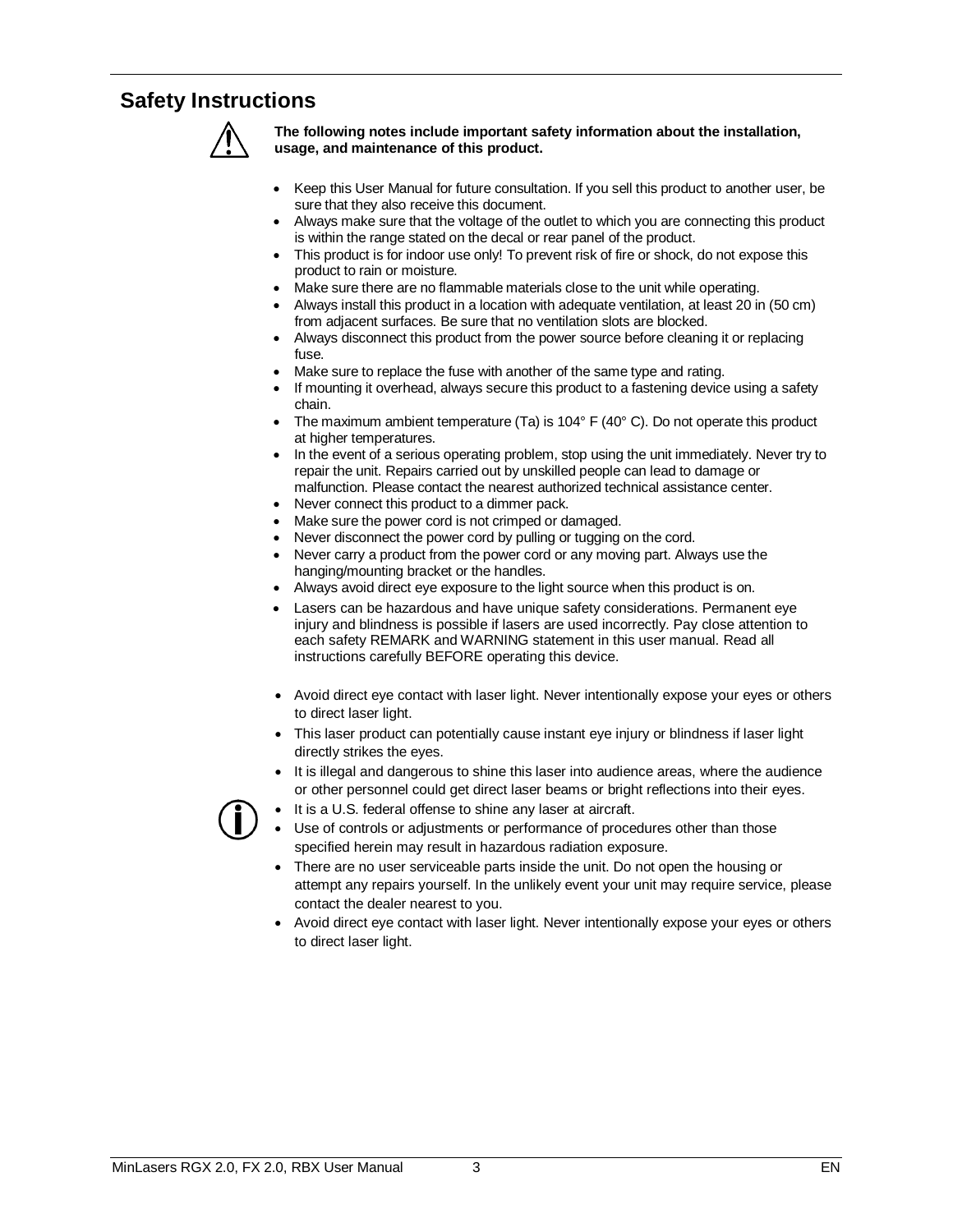### **Non Interlocked Housing Warning**

- This unit contains high power laser devices internally.
- Do not open the laser housing, due to potential exposure to unsafe levels of laser radiation.
- The laser power levels, accessible if the unit is opened, can cause instant blindness, skin burns, and fires.

### **Laser Safety Notes**



### **STOP AND READ ALL THE LASER SAFETY NOTES BELOW**

Laser Light is different from any other light sources with which you may be familiar. The light from this product can potentially cause eye injury if not set up and used properly. Laser light is thousands of times more concentrated than light from any other kind of light source. This concentration of light can cause instant eye injuries, primarily by burning the retina (the light sensitive portion at the back of the eye). Even if you cannot feel "heat" from a laser beam, it can still potentially injure or blind you or your audience. Even very small amounts of laser light are potentially hazardous even at long distances. Laser eye injuries can happen quicker than you can blink.

It is incorrect to think that because these laser entertainment products split the laser into hundreds of beams that the laser beam is scanned out in high speed, that an individual laser beam is safe for eye exposure. This laser product uses dozens of milliwatts of laser power (Class 3B levels internally) before it splits into multiple beams (Class 3R levels). Many of the individual beams are potentially hazardous to the eyes.

It is also incorrect to assume that because the laser light is moving, it is safe. This is not true. Nor, do the laser beams always move. Since eye injuries can occur instantly, it is critical to prevent the possibility of any direct eye exposure. In the laser safety regulation, it is not legal to aim Class 3R lasers in areas which people can get exposed. This is true even if it is aimed below people's faces, such as on a dance floor.

- Do not operate the laser without first reading and understanding all safety and technical data in this manual.
- Always set up and install all laser effects so that all laser light is at least 3 meters (9.8 feet) above the floor on which people can stand. See "Proper Usage" section later in this manual.
- After set up, and prior to public use, test laser to ensure proper function. Do not use if any defect is detected. Do not use if laser emits only one or two laser beams rather than dozens/hundreds, as this could indicate damage to the diffraction grating optic, and could allow emission of higher laser levels above Class 3R.
- Do not point lasers at people or animals.
- Never look into the laser aperture or laser beams.
- Do not point lasers in areas in which people can potentially get exposed, such as uncontrolled balconies, etc.
- 
- Do not point lasers at highly reflective surfaces, such as windows, mirrors and shiny metal. Even laser reflections can be hazardous.
- Never point a laser at aircraft, this is a federal offense.
- Never point un-terminated laser beams into the sky.
- Do not expose the output optic (aperture) to cleaning chemicals.
- Do not use laser if the laser appears to be emitting only one or two beams.
- Do not use the laser if the housing is damaged, open, or if the optics appear damaged in any way.
- Never open the laser housing. The high laser power levels inside of the protective housing can start fires, burn skin and will cause instant eye injury.
- Never leave this device running unattended.
- The operation of a class 3R laser show is only allowed if the show is controlled by a skilled and well-trained operator, familiar with the data included in this manual.
- The legal requirements for using laser entertainment products vary from country to country. The user is responsible for the legal requirements at the location/country of use.
- Always use appropriate lighting safety cables when hanging lights and effects overhead.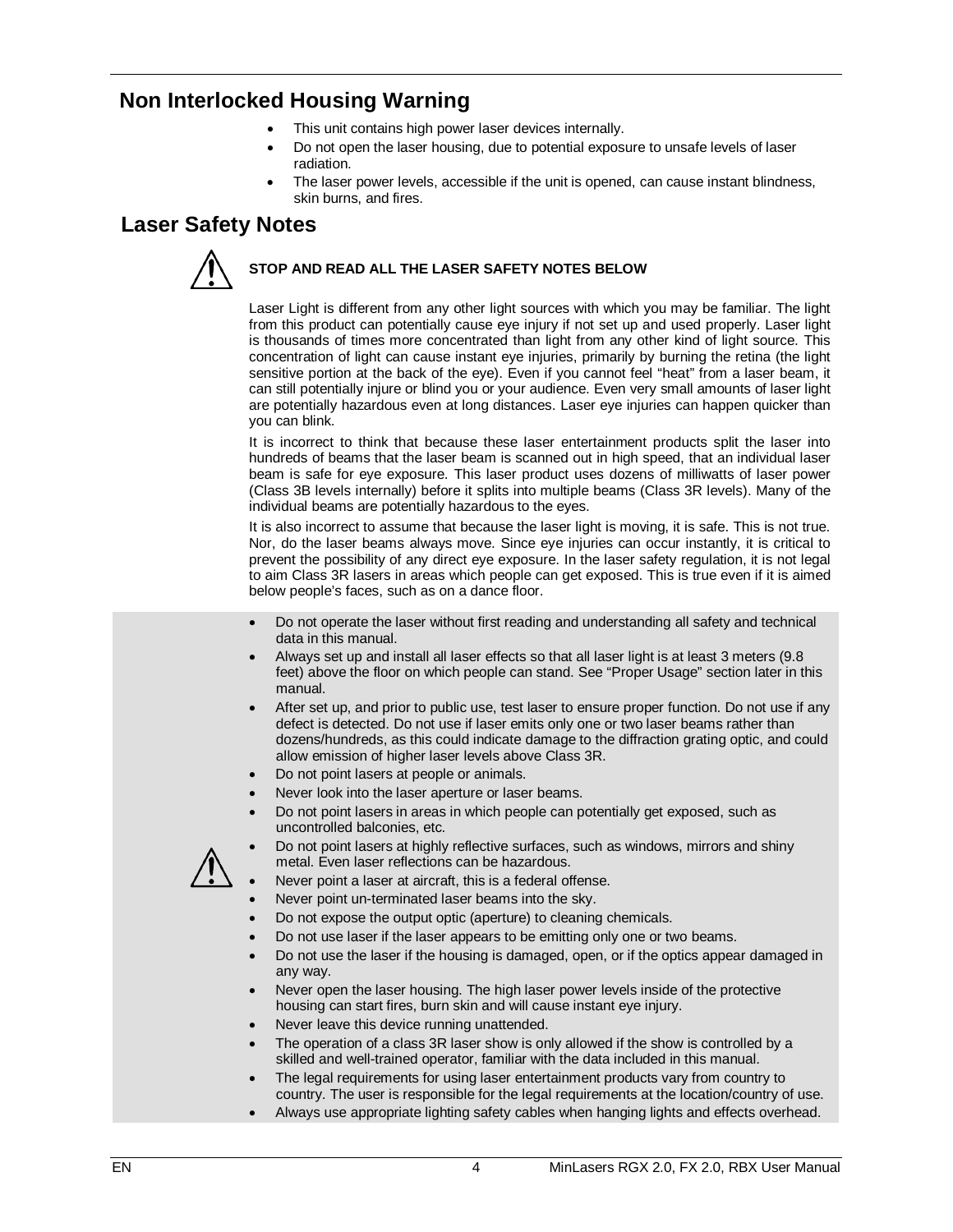### **Laser Safety Label Reproduction**

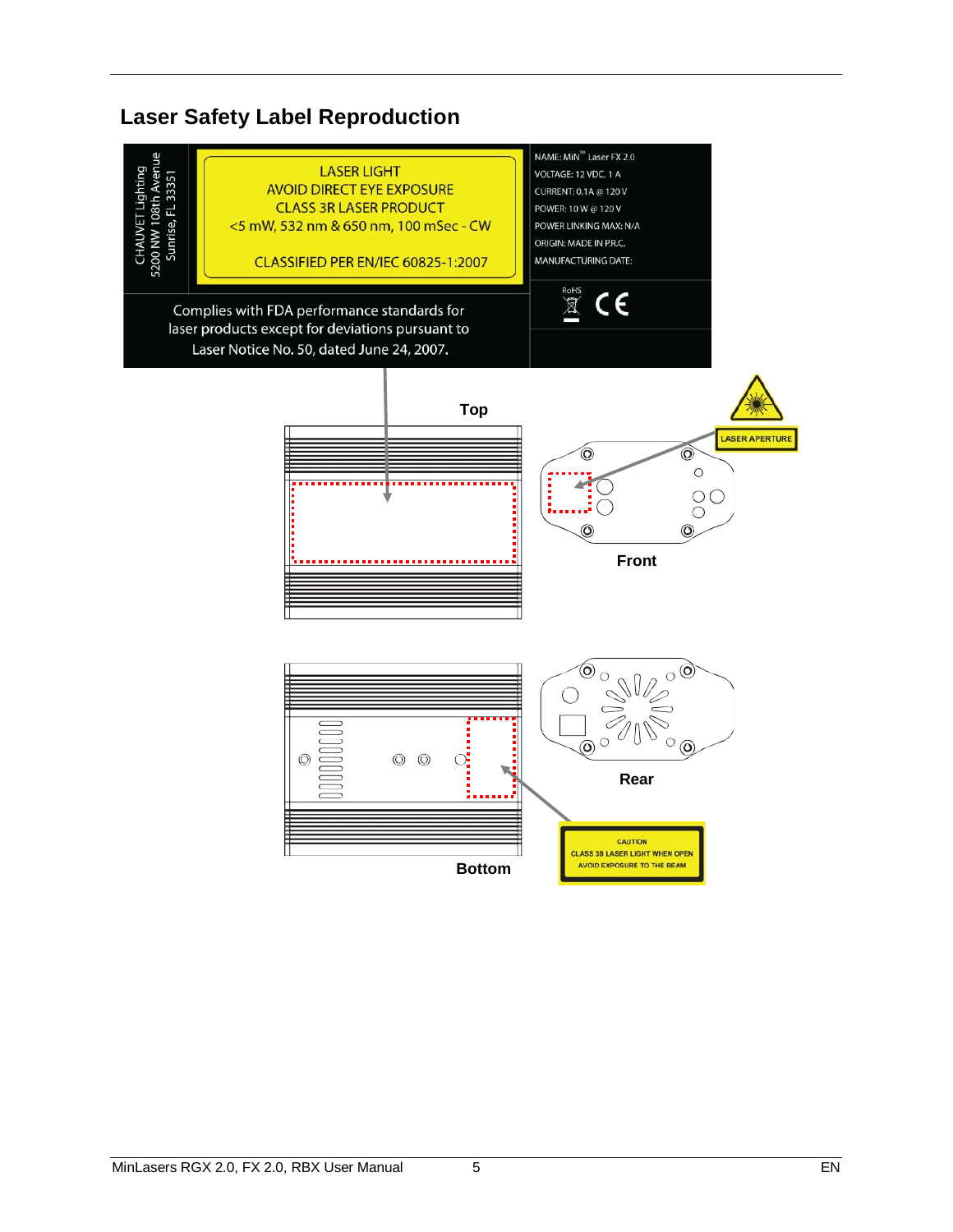### **LASER EXPOSURE**



### **Laser light – Avoid direct eye contact!**

Further guidelines and safety programs for safe use of lasers can be found in the ANSI Z136.1 Standard "For Safe Use of Lasers", available from the Laser Institute of America: www.laserinstitute.org. Many local governments, corporations, agencies, military and others, require all lasers to be used under the guidelines of ANSI Z136.1. Laser Display guidance can be obtained via the International Laser Display Association: www.laserist.org.

### **Laser Emission Data**

| MiN Laser FX 2.0<br>MiN Laser RGX 2.0 | Laser Classification                       | Class 3R                            |
|---------------------------------------|--------------------------------------------|-------------------------------------|
|                                       | Green Laser Medium                         | DPSS Nd:YVO4, 532 nm                |
|                                       | <b>Red Laser Medium</b>                    | LD GaAIAs, 650 nm                   |
|                                       | <b>Beam Diameter</b>                       | <5mm at aperture                    |
|                                       | Pulse Data                                 | All pulses $<$ 4 Hz ( $>$ 0.25 sec) |
|                                       | Divergence (each beam)                     | <2 mrad                             |
|                                       | Divergence (total light)                   | <160 degrees                        |
|                                       | Laser Power of Each<br>Beam from Aperture* | $<$ 5 mW                            |
| <b>MiN Laser RBX</b>                  | Laser Classification                       | Class 3R                            |
|                                       | <b>Blue Laser Medium</b>                   | LD InGaN, 450 nm                    |
|                                       | <b>Red Laser Medium</b>                    | LD GaAIAs, 650 nm                   |
|                                       | <b>Beam Diameter</b>                       | <5mm at aperture                    |
|                                       | <b>Pulse Data</b>                          | All pulses $<$ 4 Hz ( $>$ 0.25 sec) |
|                                       | Divergence (each beam)                     | <2 mrad                             |
|                                       | Divergence (total light)                   | <160 degrees                        |
|                                       | Laser Power of Each<br>Beam from Aperture* | $< 5$ mW                            |

*\*As measured under IEC measurement conditions for classification.*

### **Laser Compliance Statement**



**This laser product complies with EN/IEC 60825-1 Ed 2, 2007-03, and US FDA/CDRH FLPPS via the terms of Laser Notice No. 50 dated June 24, 2007. This laser device is classified 3R. (Class 3R is the international equivalent of US Class IIIa). No maintenance is required to keep this product in compliance with laser performance standards.**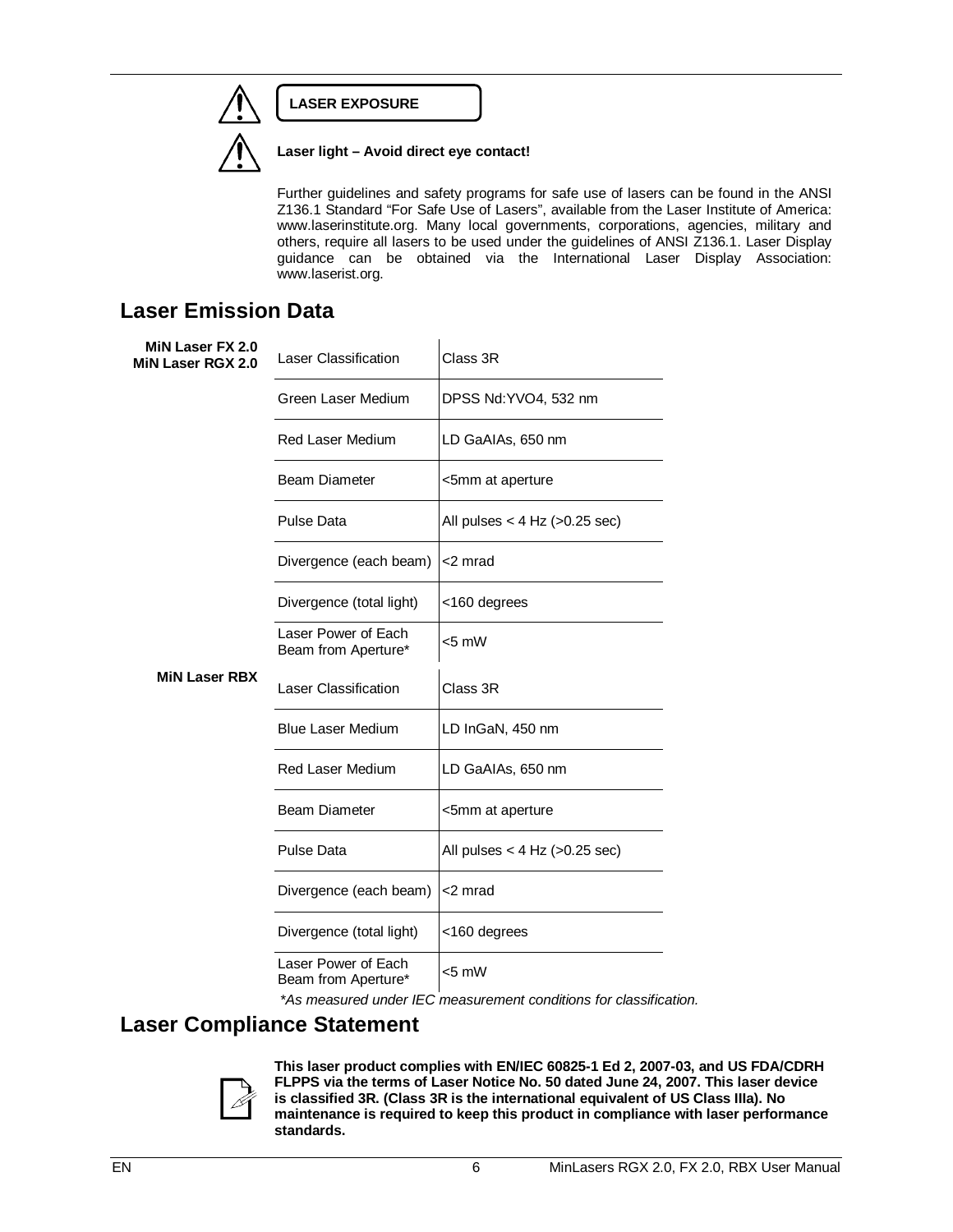### **2. INTRODUCTION Product Overview**

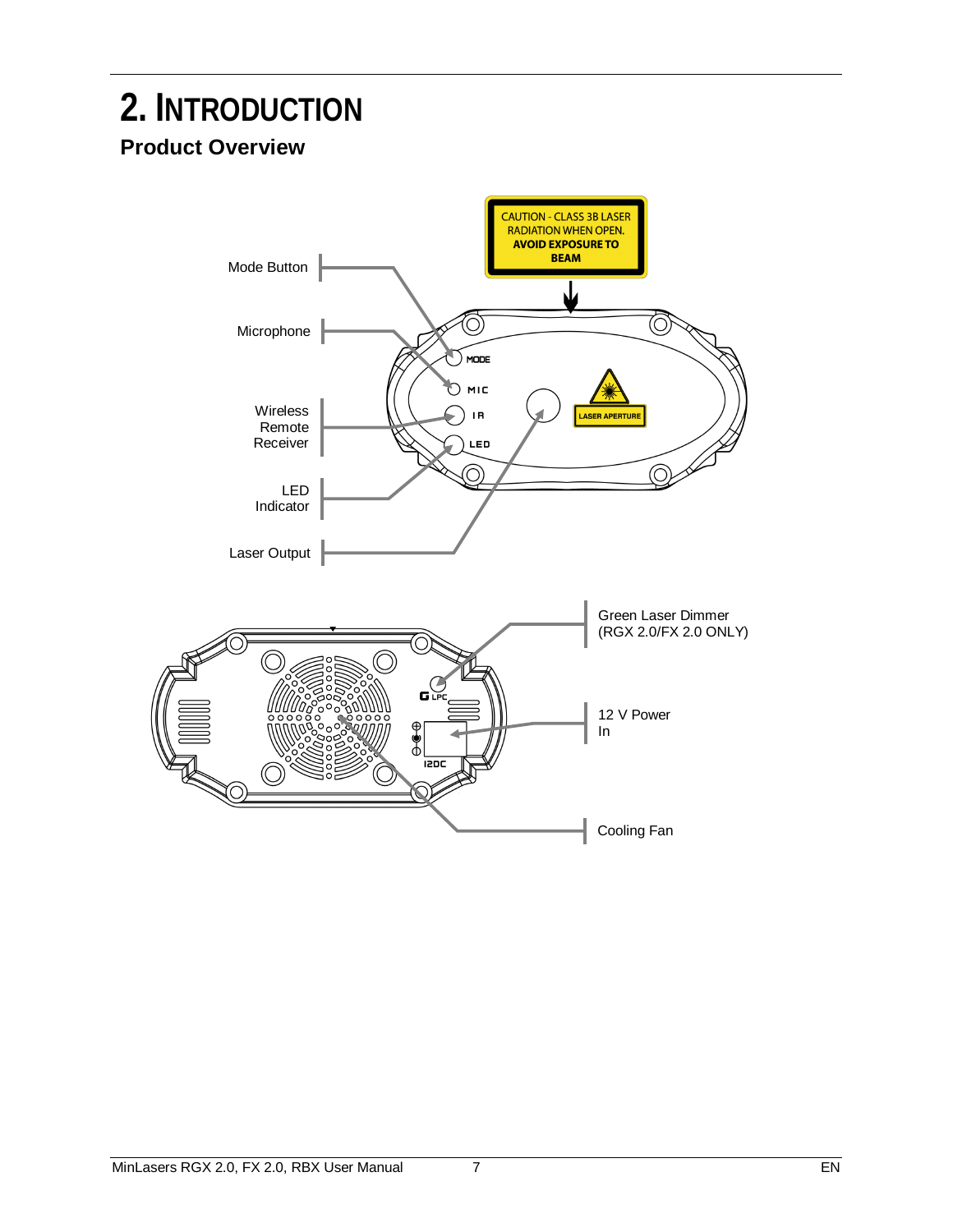

**CAUTION – USE OF CONTROLS OR ADJUSTMENTS OR PERFORMANCE OF PROCEDURES OTHER THAN THOSE SPECIFIED HEREIN MAY RESULT IN HAZARDOUS RADIATION EXPOSURE**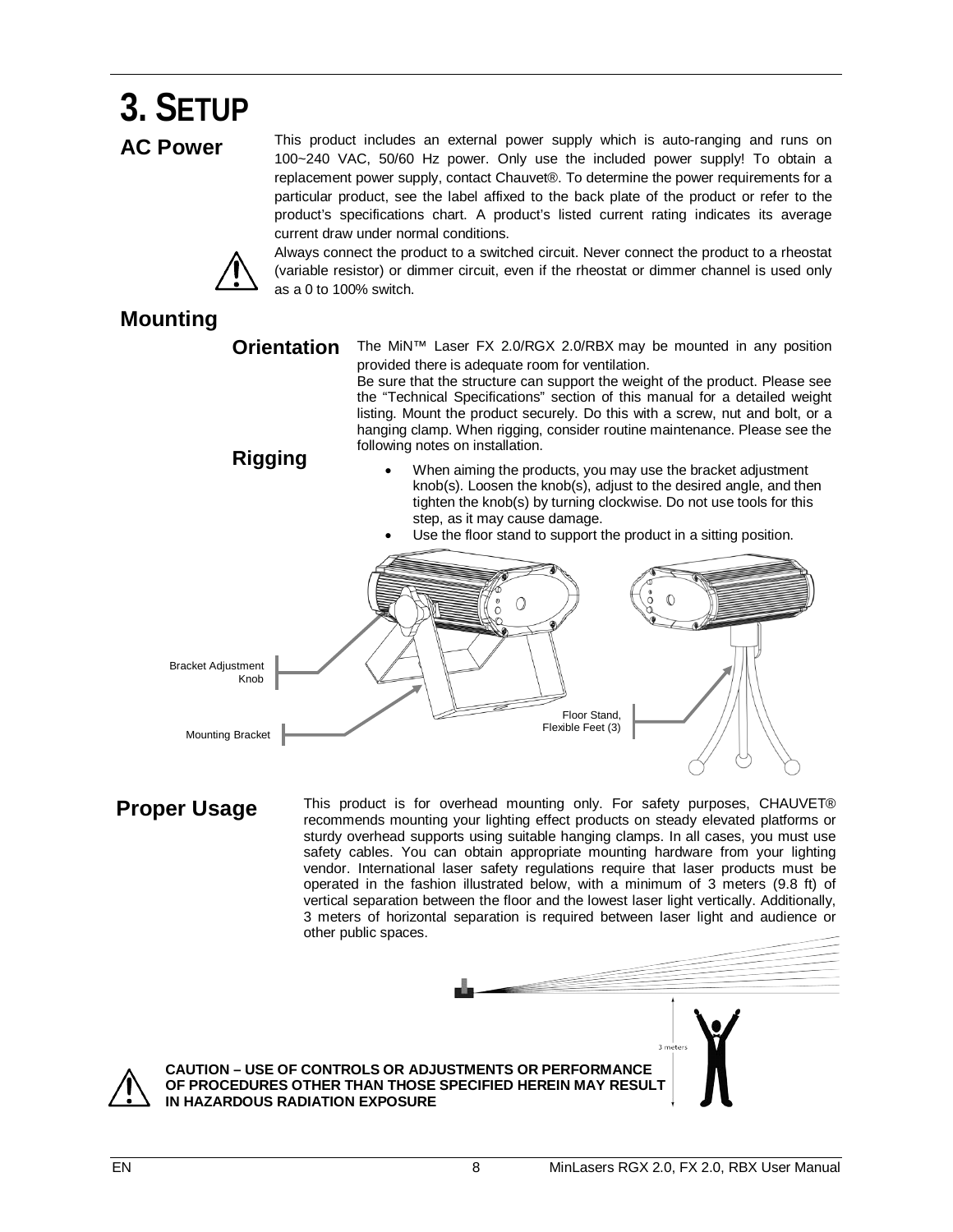# **4. OPERATING INSTRUCTIONS**<br>Manual Made Access the four different operating modes available in this product by using the

**Manual Mode** Access the four different operating modes available in this product by using the <br>**Manual Mode** <MODE> button on the front panel. Pressing and holding the <MODE> button for 2.5 seconds will turn the product on or off. Press **<MODE>** to cycle through the modes. Please see a description of each mode below.

| <b>Mode</b> | <b>Description</b>         |
|-------------|----------------------------|
|             | Sound-active A             |
|             | Sound-active B             |
|             | Automatic A (fast effects) |
|             | Automatic B (slow effects) |



**The LED indicator on the front of the product will be blue when a sound-active mode is selected.**

**The LED indicator on the front of the product will be red when an automatic mode is selected.**

### **Wireless Remote (IR)**



**The wireless Remote (IR) will immediately override the <MODE> button. No additional settings are required!**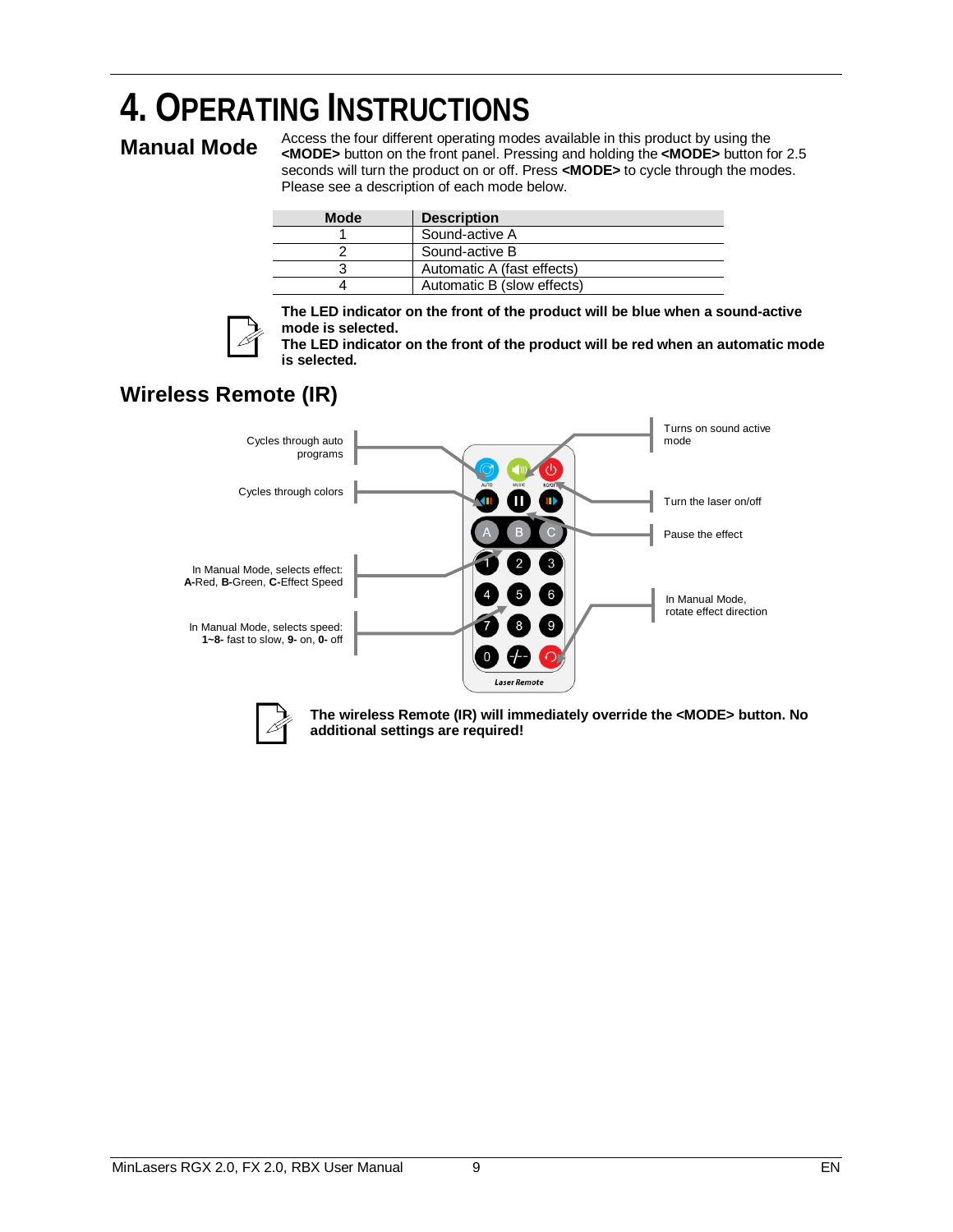## **5. APPENDIX**

Dust build up reduces light output performance and can cause overheating. This can lead to reduction of the light source's life and mechanical wear. To maintain optimum performance and minimize wear, you should clean your lighting products at least twice a month. However, be aware that usage and environmental conditions could be contributing factors to increase the cleaning frequency.

To clean this lighting product, follow the instructions below:

- 1. Unplug the product from power.
- 2. Wait until the product is cold.
- 3. Use a vacuum (or dry compressed air) and a soft brush to remove dust collected on the external surface and fan vents.
- 4. Clean the glass panel (laser aperture) with a mild solution of glass cleaner or isopropyl alcohol.
- 5. Apply the solution directly to a soft, lint-free cotton cloth or a lens cleaning tissue, and drag any dirt or grime to the outside of the glass.
- 6. Gently polish the glass surface until it is free of haze and lint.

**Always dry the glass surface carefully after cleaning them.**

**Do not spin the fan using compressed air because you could damage it. DO NOT open this product for cleaning or servicing.**

### **Returns**

The user must send the merchandise prepaid, in the original box, and with its original packing and accessories. CHAUVET® will not issue call tags.

Call CHAUVET® and request a Return Merchandise Authorization (RMA) number before shipping the product. Be prepared to provide the model number, serial number, and a brief description of the cause for the return.

The user must clearly label the package with a Return Merchandise Authorization (RMA) number. CHAUVET® will refuse any product returned without an RMA number.



#### **DO NOT write the RMA number directly on the box. Instead, write it on a properly affixed label.**

Once you have received the RMA number, please include the following information on a piece of paper inside the box:

- Your name
- Your address
- Your phone number
- The RMA number
- A brief description of the problem

Be sure to pack the product properly. Any shipping damage resulting from inadequate packaging will be the customer's responsibility. FedEx packing or double-boxing are recommended.



**CHAUVET® reserves the right to use its own discretion to repair or replace returned product(s).**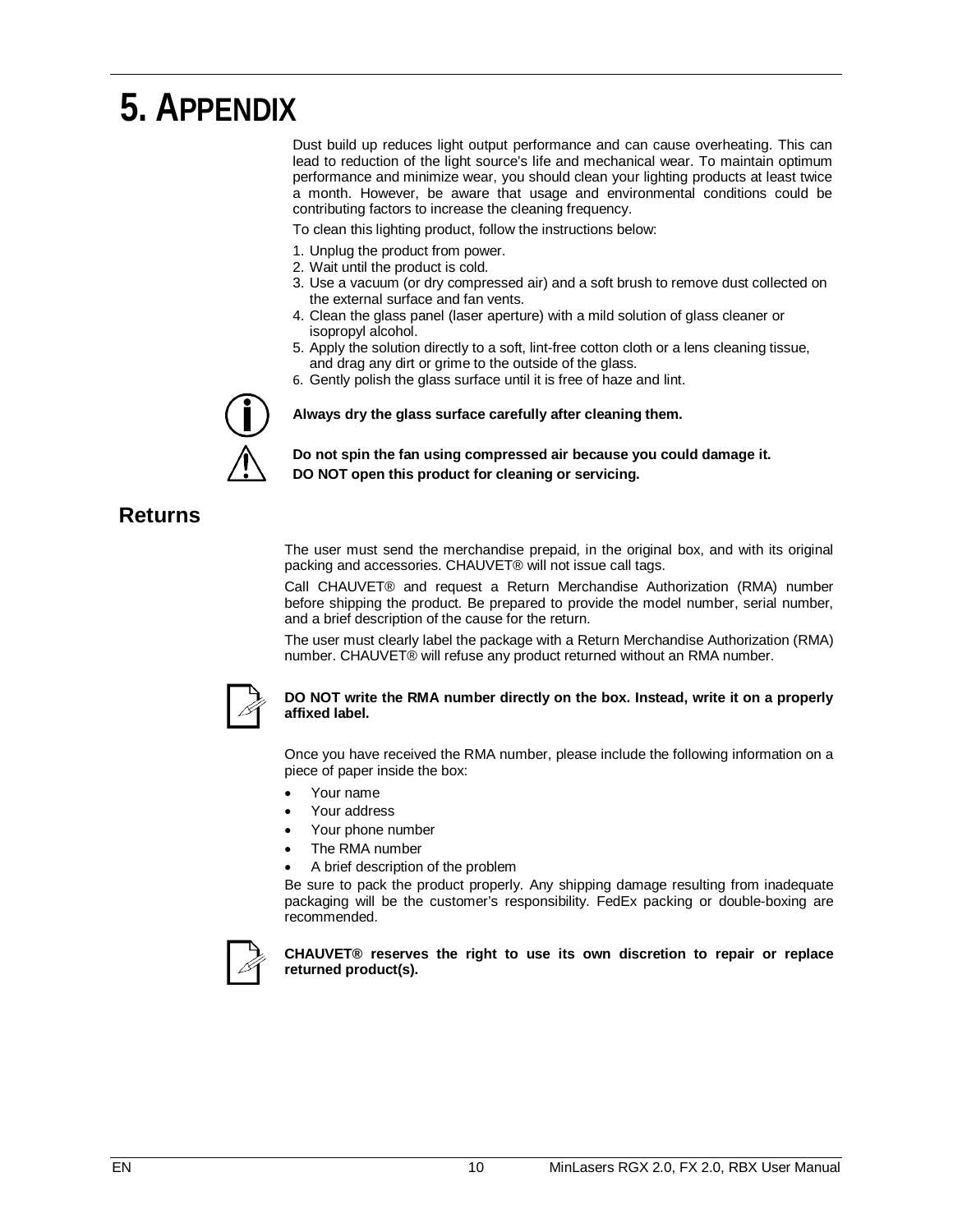| <b>6. TECHNICAL SPECIFICATIONS</b> |                                                                 |                 |                                   |                 |                                    |  |
|------------------------------------|-----------------------------------------------------------------|-----------------|-----------------------------------|-----------------|------------------------------------|--|
| <b>Dimensions and</b>              | Length                                                          | <b>Width</b>    |                                   | Height          | Weight                             |  |
| Weight                             | 5.5 in (140 mm)                                                 | 5.4 in (137 mm) |                                   | 4.1 in (106 mm) | $0.7$ lbs $(0.3$ kg)               |  |
|                                    | Note: Dimensions in inches rounded to the nearest decimal digit |                 |                                   |                 |                                    |  |
| <b>Power</b>                       | <b>Input Voltage</b>                                            |                 | Range                             |                 | <b>Voltage Selection</b>           |  |
|                                    | 12 VDC 600 mA                                                   |                 | 100~240 V, 50/60 Hz               |                 | Auto-ranging                       |  |
|                                    | <b>Parameter</b>                                                |                 | 120 V, 60 Hz                      |                 | 230 V, 50 Hz                       |  |
|                                    | Energy consumption                                              |                 | 6 W (FX 2.0/RGX 2.0)<br>8 W (RBX) |                 | 6 W (FX 2.0/RGX 2.0)<br>10 W (RBX) |  |
|                                    | Operating current (units)                                       |                 | 0.1A                              |                 | 0.1A                               |  |
|                                    | Power I/O                                                       |                 | Input                             |                 | <b>Output</b>                      |  |
|                                    | Cord plug                                                       |                 | Edison (USA)                      |                 | N/A                                |  |
| <b>Light Source</b>                |                                                                 |                 |                                   |                 |                                    |  |
| MiN Laser FX 2.0                   | <b>Type</b>                                                     |                 | <b>Power</b>                      |                 | Wavelength                         |  |
| MiN Laser RGX 2.0                  | Laser (green)                                                   |                 | 50 mW                             |                 | 532 nm                             |  |
|                                    | Laser (red)                                                     |                 | 100 mW                            |                 | 650 nm                             |  |
| <b>MiN Laser RBX</b>               | <b>Type</b>                                                     |                 | <b>Power</b>                      |                 | Wavelength                         |  |
|                                    | Laser (blue)                                                    |                 | 80 mW                             |                 | 450 nm                             |  |
|                                    | Laser (red)                                                     |                 | 100 mW                            |                 | 650 nm                             |  |
| <b>Photo Optic</b>                 | <b>Parameter</b>                                                |                 | Value                             |                 |                                    |  |
|                                    | Coverage angle                                                  |                 | 100 <sup>°</sup>                  |                 |                                    |  |
| <b>Thermal</b>                     | <b>Maximum External</b><br>Temp.                                |                 | <b>Cooling System</b>             |                 |                                    |  |
|                                    | 104° F (40° C)                                                  |                 | Fan cooled                        |                 |                                    |  |
| Ordering                           | <b>Product Name</b>                                             |                 | <b>Item Code</b>                  |                 | <b>Item Number</b>                 |  |
|                                    | MiN™ Laser RGX 2.0                                              |                 | 10060415                          |                 | MINLASERRGX2.0                     |  |
|                                    | MiN™ Laser FX 2.0                                               |                 | 10060414                          |                 | MINLASERFX2.0                      |  |
|                                    | MiN™ Laser RBX                                                  |                 | 10060477                          |                 | <b>MINLASERRBX</b>                 |  |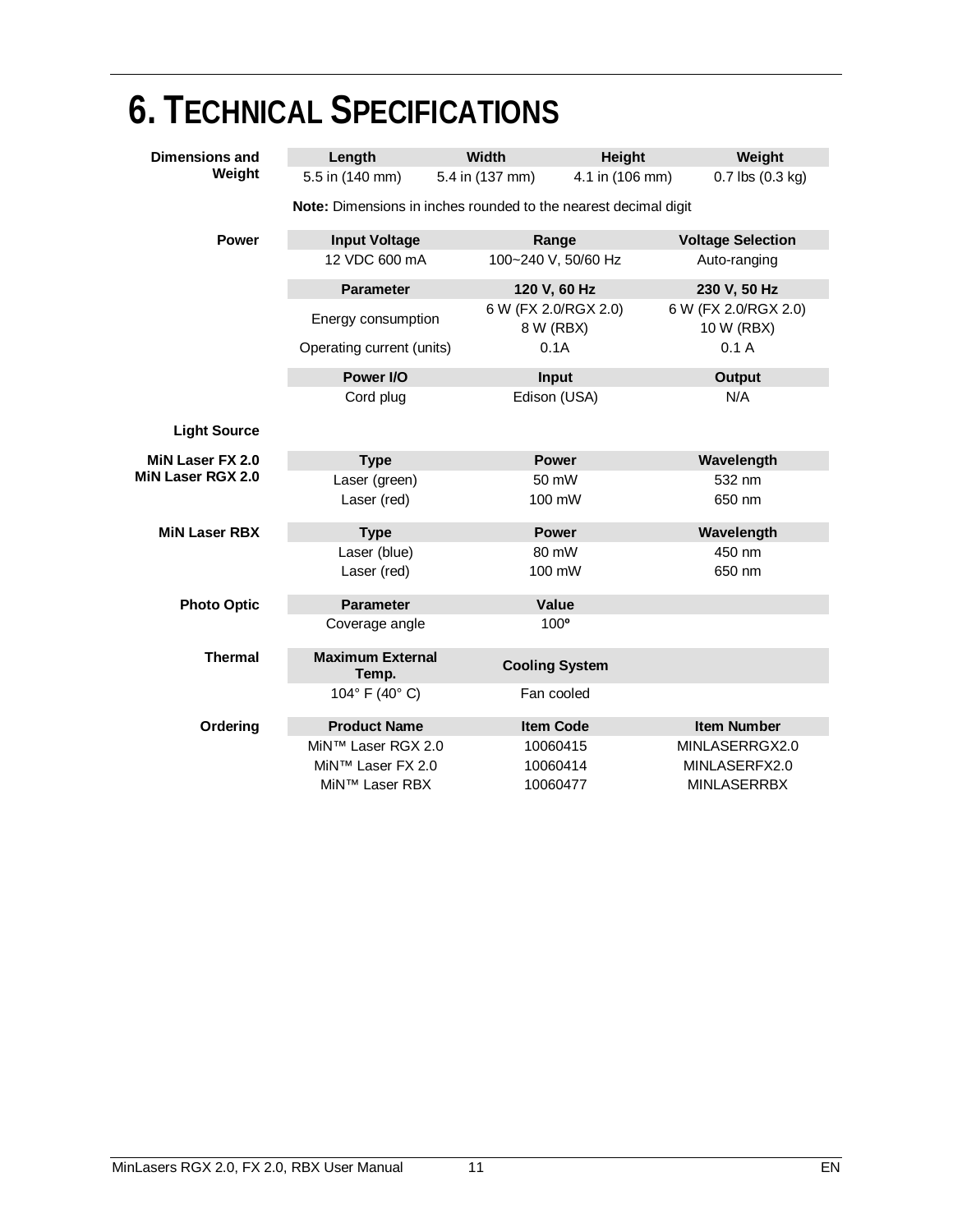### **1. ANTES DE EMPEZAR**

### **Qué va Incluido**

- MiN™ Laser FX 2.0/RGX 2.0/RBX
- Trípode flexible
- Controlador remoto inalámbrico
- Fuente de alimentación
	- Tarjeta de garantía
	- Manual de usuario

### **Instrucciones de Desembalaje**

Inmediatamente después de recibirlo, desempaquete este producto y compruebe el contenedor para asegurarse de que ha recibido las partes que se indican arriba en buenas condiciones.

### **Reclamaciones**

Si el contenedor o el material dentro del contenedor (este producto y cualquier accesorio incluido) parecen dañados a causa del transporte o muestran signos de manipulación inadecuada, notifíqueselo inmediatamente al transportista, y no a CHAUVET®, en el momento de recibir la mercancía dañada. Si no lo hace oportunamente, puede quedar invalidada su reclamación al transportista. Además, guarde la caja y todo el material de embalaje para su inspección.

Para otras incidencias, como componentes o piezas que falten, daños no relacionados con el transporte o daños no evidentes, presente una reclamación a CHAUVET® en el plazo de siete (7) días de la recepción de la mercancía.

### **Convenciones del Manual**

Los manuales de CHAUVET® usan las siguientes convenciones para diferenciar ciertos tipos de información del texto normal.

| <b>Convención</b>     | Significado                                                                                             |
|-----------------------|---------------------------------------------------------------------------------------------------------|
| <menu></menu>         | Una tecla que se tiene que pulsar en el panel de control del<br>producto                                |
| $1 - 512$             | Un rango de valores                                                                                     |
| 50/60                 | Un conjunto de valores de los cuales solo se pude escoger<br>uno                                        |
| Configuración         | Una opción de menú que no se modifica (por ejemplo, mostrar<br>el modo de funcionamiento/estado actual) |
| MENÚ<br>Configuración | Una secuencia de opciones de menú que ha de seguirse                                                    |
| OΝ                    | Un valor que se tiene que introducir o seleccionar                                                      |

### **Símbolos**

Este manual utiliza los siguientes iconos para indicar qué información requiere especial atención por parte del usuario.

| Símbolo | <b>Significado</b>                                                                                                                                                                                            |
|---------|---------------------------------------------------------------------------------------------------------------------------------------------------------------------------------------------------------------|
|         | Información crítica sobre instalación, configuración o<br>funcionamiento. Este producto podría no funcionar en parte o<br>totalmente, averiarse o causar daños al usuario si no se sigue<br>esta información. |
|         | Instalación o información de configuración importante. Hacer<br>caso omiso puede provocar que el producto no funcione<br>correctamente.                                                                       |
|         | Información útil.                                                                                                                                                                                             |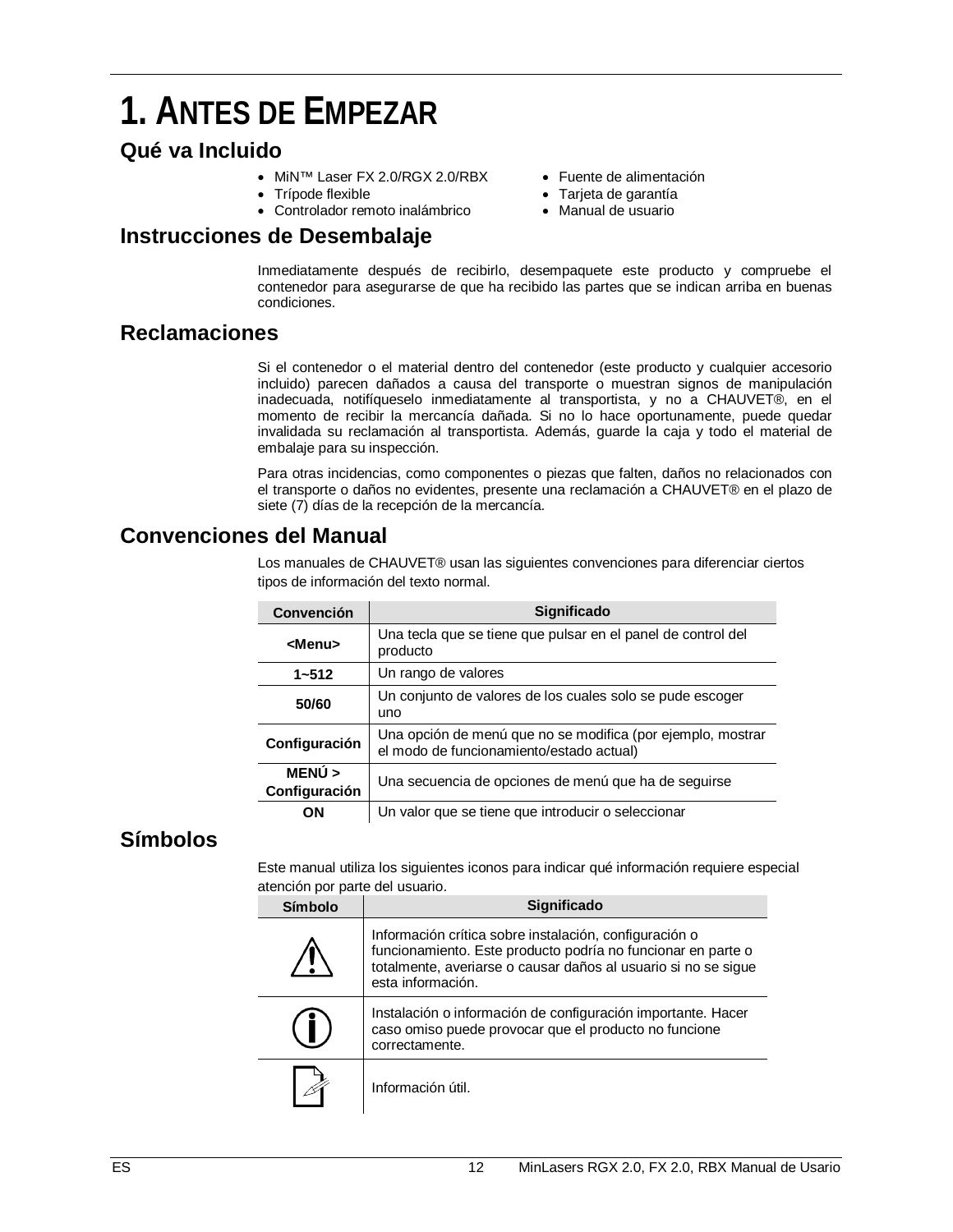### **Instrucciones de Seguridad**



**Las notas siguientes incluyen información importante de seguridad sobre la instalación, uso y mantenimiento de este producto.**

- Guarde este Manual de Usuario para futuras consultas. Si vende este producto a otro usuario, asegúrese de que este recibe también el presente documento.
- Asegúrese siempre de que la tensión del enchufe al que conecte este producto está en el rango establecido en el grabado o en el panel posterior del producto.
- ¡Este producto es para uso en interiores solamente! Para evitar riesgos de incendio o descarga, no exponga este producto a la lluvia o la humedad.
- Asegúrese de que no hay materiales inflamables cerca de la unidad cuando esté en funcionamiento.
- Instale siempre este producto en una ubicación con ventilación adecuada, al menos a 20'' (50 cm) de superficies adyacentes. Asegúrese de que no se han bloqueado las ranuras de ventilación.
- Desconecte siempre este producto de la fuente de alimentación antes de limpiarlo o cambiar el fusible.
- Asegúrese de sustituir el fusible con otro del mismo tipo y categoría.
- Si lo monta en alto, asegure siempre este producto a un dispositivo de seguridad usando una cadena de seguridad.
- La máxima temperatura ambiente (Ta) es de 104º F (40º C). No haga funcionar este producto a temperaturas más altas.
- En caso de un problema grave de funcionamiento, deje de usar la unidad inmediatamente. Nunca intente reparar la unidad. Las reparaciones llevadas a cabo por personal no cualificado pueden provocar averías o funcionamiento defectuoso. Póngase en contacto con el centro de asistencia técnica autorizado más cercano.
- Nunca conecte este producto a un regulador de intensidad.
- Asegúrese de que el cable de alimentación no está retorcido ni estropeado.
- Nunca desconecte el cable de alimentación agarrando o tirando del cable.
- Nunca arrastre un producto agarrando por el cable de alimentación o por cualquier parte móvil. Use siempre el soporte de montaje/colgar para el manejo.
- Evite siempre la exposición directa de los ojos a la fuente de luz mientras este producto esté encendido.
- Los láseres pueden ser peligrosos y tienen consideraciones de seguridad particulares. Puede producirse lesión ocular permanente y ceguera si los láseres se usan incorrectamente. Ponga máxima atención a todos los COMENTARIOS y ADVERTENCIAS de seguridad de este manual de usuario. Lea atentamente todas las instrucciones ANTES de poner en funcionamiento este dispositivo.
- Evite el contacto directo de los ojos con la luz del láser. Nunca exponga intencionadamente sus ojos o los de otras personas a la luz directa del láser.
- Este producto láser puede causar lesiones oculares al instante, o ceguera, si la luz del láser incide directamente en los ojos.
- Es ilegal y peligroso alumbrar con este láser zonas de espectadores en las que el público u otro personal pueda recibir rayos láser o reflejos de su brillo directamente en los ojos.
- En los EEUU es un delito federal dirigir cualquier láser hacia un avión.
- El uso de controles, ajustes o procedimientos de operación distintos a los especificados aquí pueden causar exposición peligrosa a la radiación.
- No hay piezas reparables por el usuario dentro de la unidad. No abra la carcasa ni intente ninguna reparación por sí mismo. En el caso improbable de que su unidad requiera reparación, póngase en contacto con su distribuidor más cercano.
- Evite el contacto directo de los ojos con la luz del láser. Nunca exponga intencionadamente sus ojos o los de otras personas a la luz directa del láser.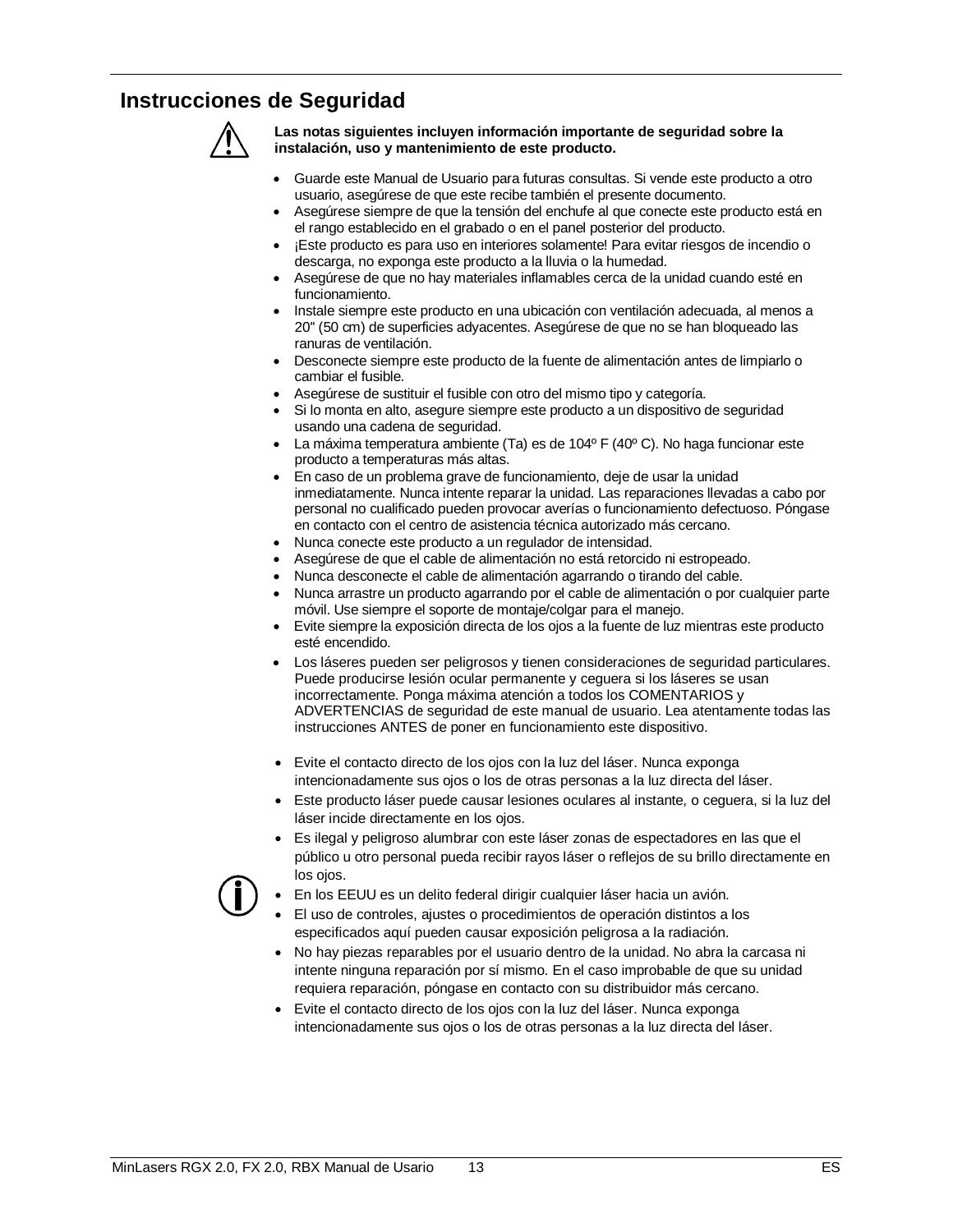### **Advertencia Sobre Carcasa no Enclavada**

- Esta unidad contiene internamente dispositivos láser de alta potencia.
- No abra la carcasa del láser, debido a la potencial exposición a niveles no seguros de radiación láser.
- Los niveles de láser a los que se tiene acceso si se abre la unidad pueden causar ceguera instantánea, quemaduras en la piel e incendios.

### **Notas de Seguridad Sobre Láser**



### **DETÉNGASE Y LEA TODAS LAS NOTAS DE SEGURIDAD SOBRE EL LÁSER SIGUIENTES**

La luz láser es diferente de cualquier otra fuente de luz que usted conozca. La luz de este producto puede potencialmente causar lesión ocular si el producto no se instala y usa adecuadamente. La luz láser es miles de veces más concentrada que la luz de cualquier otro tipo de fuente. Esta concentración de luz puede causar lesiones instantáneas en el ojo, fundamentalmente por quemadura de la retina (la zona sensible a la luz en la parte posterior del ojo). Aunque usted no pueda sentir el "calor" de un haz de láser, este puede aún potencialmente lesionar o cegarle a usted o al público. Incluso cantidades de luz láser muy pequeñas son potencialmente peligrosas, incluso a largas distancias. Las lesiones oculares por láser pueden ocurrir más rápido de lo que se tarda en parpadear.

No es correcto pensar que porque estos productos recreativos de láser dividen el láser en cientos de haces, o porque el haz de láser se lanza a alta velocidad, es segura la exposición del ojo a cualquier haz individual de láser. Este producto de láser utiliza docenas de milivatios de potencia láser (niveles clase 3B internamente) antes de dividirlo en múltiples haces (niveles clase 3R). Muchos de los haces individuales son potencialmente peligrosos para los ojos.

También es incorrecto asumir que porque la luz láser está en movimiento, es segura. Esto no es cierto. Ni tampoco que los haces de láser se mueven siempre. Puesto que las lesiones oculares pueden producirse instantáneamente, es crítico prevenir la posibilidad de cualquier exposición directa al ojo. En las disposiciones de seguridad láser, no es legal apuntar con láseres Clase 3R hacia áreas en las que las personas puedan quedar expuestas. Esto se aplica incluso si se apunta por debajo de las caras de la gente, por ejemplo hacia la pista de baile.

- No ponga en funcionamiento el láser sin primero leer y comprender todos los datos técnicos y de seguridad de este manual.
- Ubique e instale todos los efectos láser siempre de forma que toda la luz láser está al menos a 3 m (9,8 pies) sobre el nivel del suelo en el que se encuentra la gente. Vea el apartado "Uso adecuado" más adelante en este manual.
- Después de la instalación, y antes de su uso público, pruebe el láser para asegurarse de que funciona adecuadamente. No lo use si detecta cualquier defecto. No lo use si el láser emite solo uno o dos haces de láser en lugar de docenas o centenares, pues esto podría indicar una avería en la óptica de la rejilla de difracción, y podría permitir la emisión de niveles de láser por encima de la clase 3R.
- No apunte con láser a personas o animales.
- Nunca mire a la apertura del láser o a los haces de láser.
- No apunte con el láser hacia áreas en las que las personas pudieran quedar expuestas, como balcones sin vigilancia, etc.
- No apunte con láseres a superficies muy reflectantes como ventanas, espejos y metal pulido. Incluso los reflejos del láser pueden ser peligrosos.
- Nunca apunte con el láser a un avión, pues constituye un delito federal.
	- Nunca apunte hacia el cielo con haces láser sueltos.
	- No exponga la óptica de salida (apertura) a productos de limpieza químicos.
	- No utilice el láser si parece estar emitiendo solo uno o dos haces.
	- No use el láser si la carcasa está averiada o abierta, o si la óptica parece dañada de cualquier modo.
	- Nunca abra la carcasa del láser. Los altos niveles de potencia láser dentro de la carcasa protectora pueden originar incendios, quemaduras en la piel y causarán lesiones oculares al instante.
	- Nunca deje este dispositivo en funcionamiento sin vigilancia.
	- El funcionamiento de un láser de espectáculo de Clase 3R solo se permite si el espectáculo es controlado por un operador experimentado y bien formado, familiarizado con los datos contenidos en este manual.
	- Los requisitos legales para usar productos de láser recreativo varían de un país a otro. El usuario es responsable de los requisitos legales del lugar/país en que lo utilice.
	- Use siempre los cables de seguridad apropiados cuando cuelgue estas luces y efectos sobre las cabezas.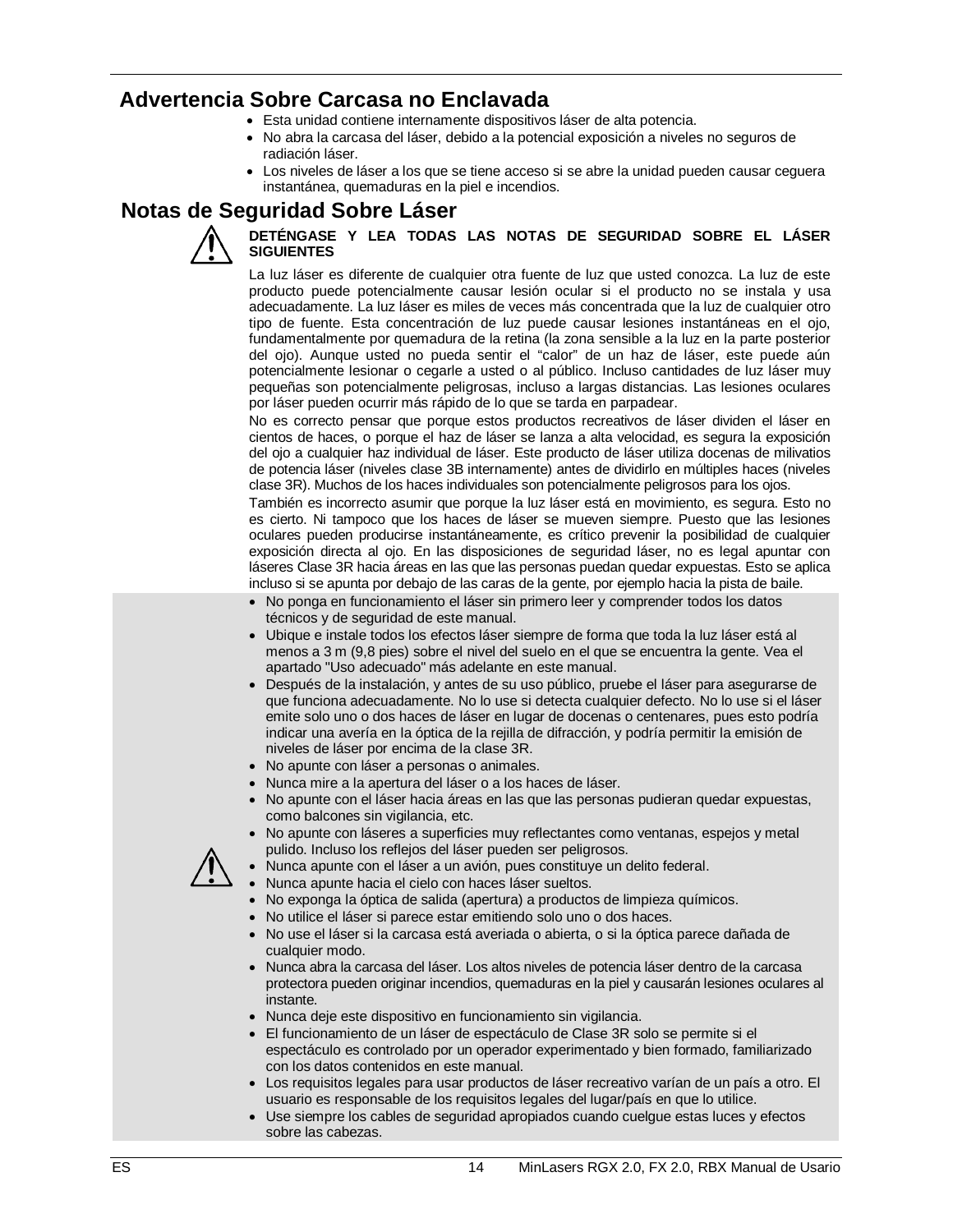### **Reproducción de la Etiqueta de Seguridad del Láser**



ABRIR EVITE LA EXPOSICIÓN AL HAZ)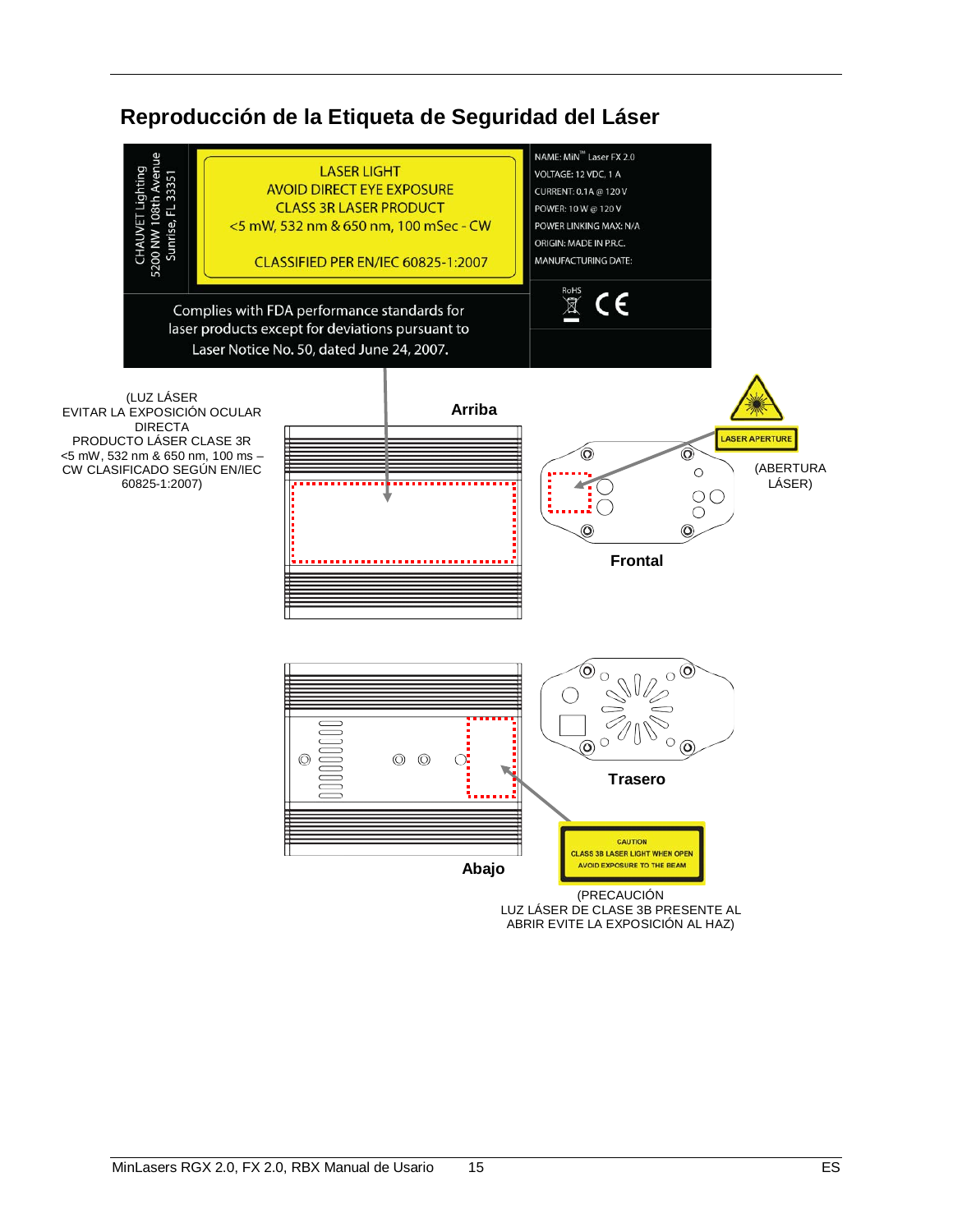### **EXPOSICIÓN AL LÁSER**



**Luz láser - ¡Evite el contacto directo con los ojos!**

Se pueden encontrar más directrices y programas de seguridad para el uso seguro de láseres en la Normativa ANSI Z136.1 "Para uso seguro de Láseres," disponible en el Laser Institute of America: www.laserinstitute.org. Muchos gobiernos locales, corporaciones, agencias, ejército y otros requieren que todos los láseres se usen bajo las directrices de ANSI Z136.1. La guía Laser Display puede obtenerse de la International Laser Display Association, www.laserist.org.

### **Datos de Emisión Láser**

| MiN Laser FX 2.0<br>MiN Laser RGX 2.0 | Clasificación láser                           | Clase 3R                            |
|---------------------------------------|-----------------------------------------------|-------------------------------------|
|                                       | Láser Verde Medio                             | DPSS Nd:YVO4, 532 nm                |
|                                       | Láser Rojo Medio                              | LD GaAIAs, 650 nm                   |
|                                       | Diámetro del haz                              | <5mm en la apertura                 |
|                                       | Datos de pulso                                | Todos los pulsos < 4 Hz $(>0,25 s)$ |
|                                       | Divergencia (cada haz)                        | <2 mrad                             |
|                                       | Divergencia (luz total)                       | <160 grados                         |
|                                       | Potencia láser de cada<br>haz en la apertura* | $<$ 5 mW                            |
| <b>MiN Laser RBX</b>                  | Clasificación láser                           | Clase 3R                            |
|                                       | Láser Azul Medio                              | LD InGaN, 450 nm                    |
|                                       | Láser Rojo Medio                              | LD GaAIAs, 650 nm                   |
|                                       | Diámetro del haz                              | <5mm en la apertura                 |
|                                       | Datos de pulso                                | Todos los pulsos < 4 Hz $(>0,25 s)$ |
|                                       | Divergencia (cada haz)                        | <2 mrad                             |
|                                       | Divergencia (luz total)                       | <160 grados                         |
|                                       | Potencia láser de cada<br>haz en la apertura* | $< 5$ mW                            |

*\*Según medida bajo condiciones de medición IEC para clasificación.*

### **Declaración de Conformidad Láser**



**Este producto láser cumple las directivas EN/IEC 60825-1 Ed 2, 2007-03, y US FDA/CDRH FLPPS mediante las condiciones de Laser Notice No. 50 de fecha 24 de junio de 2007. Este dispositivo láser está clasificado como 3R. (La clase 3R es el equivalente internacional a la clase IIIa de EEUU). No es necesario ningún mantenimiento para que este producto siga cumpliendo los estándares de rendimiento láser.**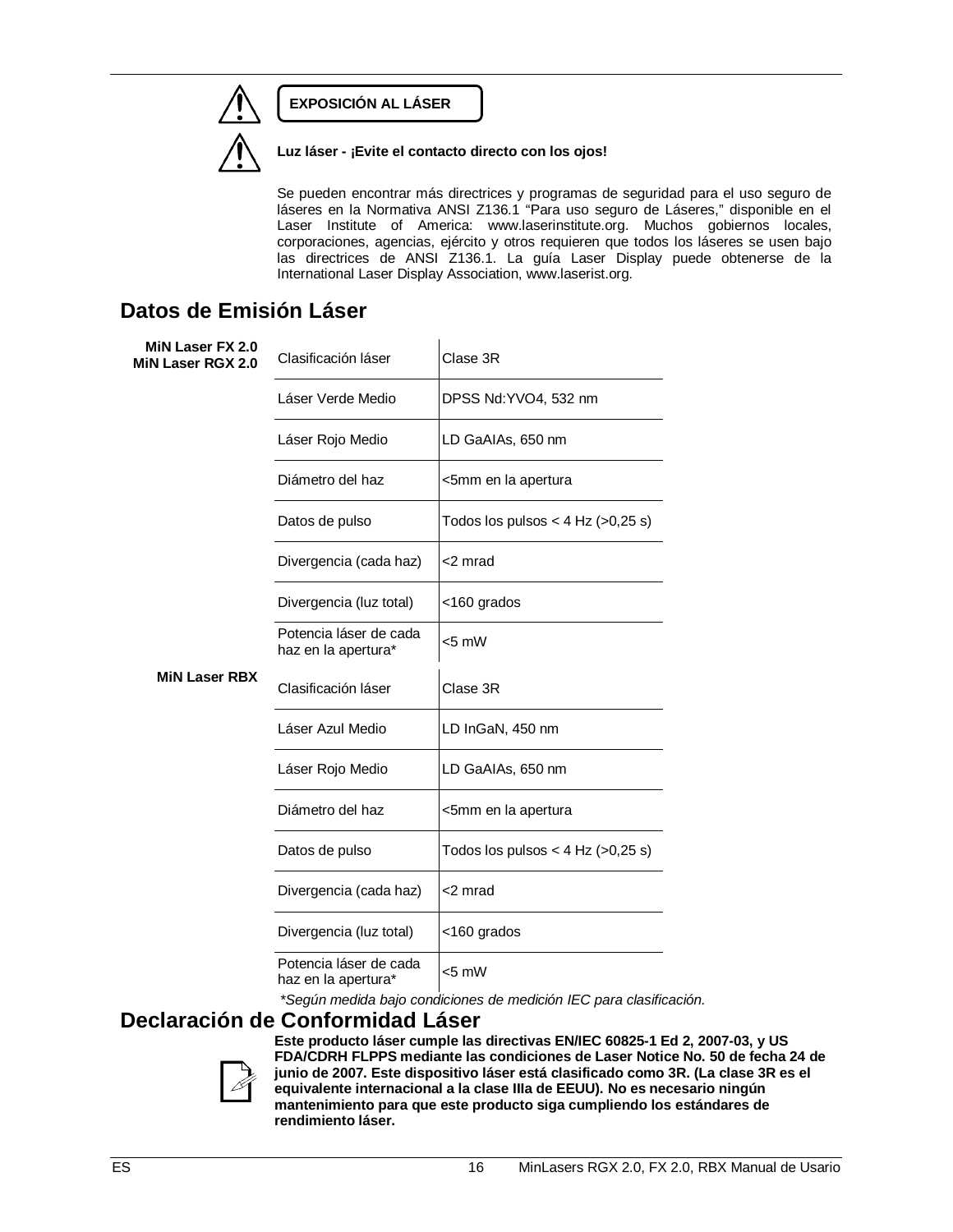### **2. INTRODUCCIÓN Visión General del Producto**

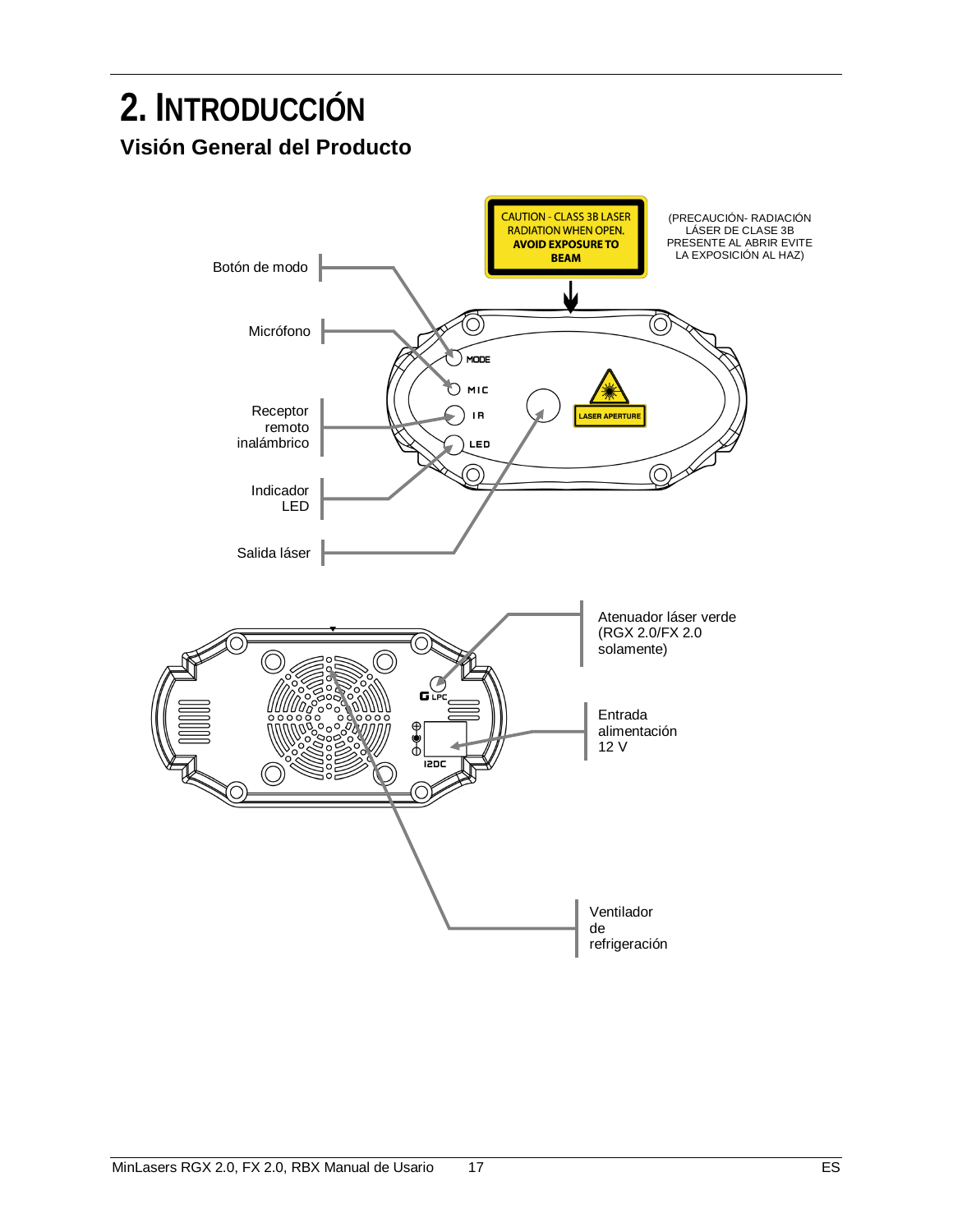## **3. INSTALACIÓN**

### **Corriente Alterna**

Este producto incluye una fuente de alimentación externa con detección automática que funciona con alimentación 100~240 VCA, 50/60 Hz. ¡Utilice solo la fuente de alimentación incluida! Para obtener una fuente de alimentación de sustitución, contacte con Chauvet®. Para determinar las necesidades de alimentación para un producto en concreto, vea la etiqueta pegada a la placa posterior del producto o consulte la tabla de especificaciones del producto. La especificación de corriente de un producto listada indica su consumo de corriente promedio en condiciones normales.



Conecte siempre el producto a un circuito conmutado. Nunca conecte el producto a un reostato (resistor variable) o circuito de atenuación, incluso si el canal del reostato o atenuador sirve solo como conmutador 0 a 100%.

### **Montaje**

**Orientación** El MiN™ Laser FX 2.0/RGX 2.0/RBX puede montarse en cualquier posición mientras exista un espacio adecuado para la ventilación.

Asegúrese de que la estructura puede soportar el peso del producto. Vea la sección de *"*Especificaciones técnicas"de este manual para un listado detallado de pesos. Monte el producto de forma segura. Hágalo con un tornillo, una tuerca y un perno, o con un soporte para colgar. Al colocarlo, tenga en cuenta el mantenimiento de rutina. Por favor vea las siguientes notas sobre la instalación.

### **Colocación**

- Al orientar los productos, puede utilizar el(los) mando(s) de ajuste del soporte. Afloje el(los) mando(s), ajuste al ángulo deseado, y apriete entonces el(los) mando(s) girándolos en el sentido de las agujas del reloj. No utilice herramientas para este paso, ya que podría producir daños.
- Utilice el soporte de suelo para apoyar el producto en una posición vertical.

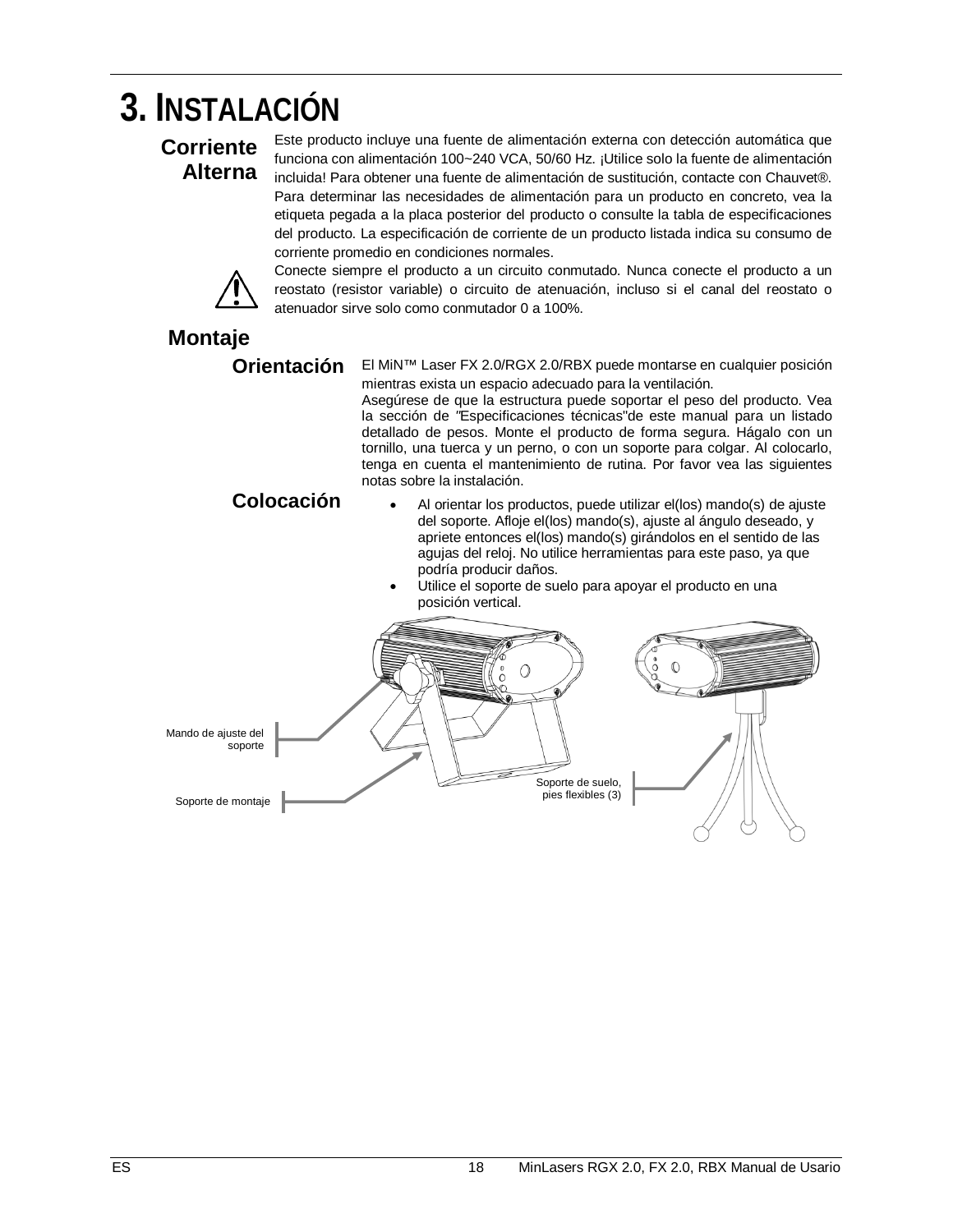Uso Adecuado Este producto es para montaje en alto solamente. Por seguridad, CHAUVET® recomienda montar sus productos de efectos de iluminación sobre plataformas estables y elevadas, o en soportes en alto sólidos utilizando abrazaderas apropiadas para colgar. En todos los casos, debe utilizar cables de seguridad. Puede obtener material de fijación apropiado en su proveedor de iluminación. Las disposiciones internacionales de seguridad láser precisan que los productos de láser se manejen de la forma mostrada a continuación, con una separación vertical mínima de 3 metros (9,8 pies) entre el suelo y la luz láser más baja. Además, se requiere una separación horizontal de 3 metros entre la luz láser y los espectadores u otros espacios públicos.



**CUIDADO– EL USO DE CONTROLES, AJUSTES O PROCEDIMIENTOS DE OPERACION DISTINTOS A LOS ESPECIFICADOS AQUI PUEDEN CAUSAR EXPOSICION PELIGROSA A LA RADIACION.**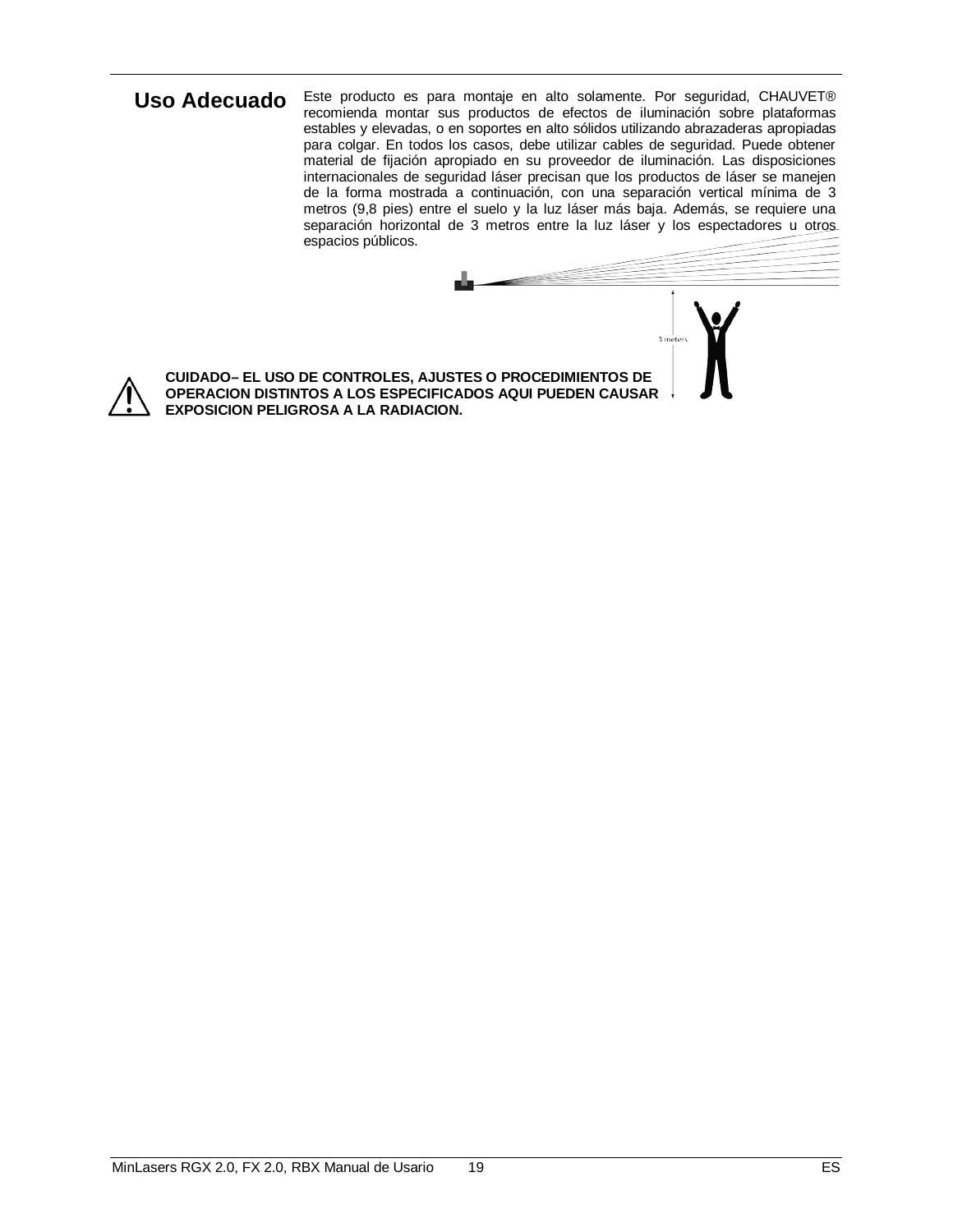# **4. INSTRUCCIONES DE FUNCIONAMIENTO**

**Modo Manual** Acceda a los cuatro diferentes modos de funcionamiento disponibles en este producto<br>**Modo Manual** utilizando el botón **<MODE>** en el panel frontal. Pulsar y mantener el botón **<MODE>** durante 2,5 segundos encenderá o apagará el producto. Pulse **<MODE>** para recorrer los modos. Vea a continuación una descripción de cada modo.

| <b>Modo</b> | <b>Descripción</b>             |
|-------------|--------------------------------|
|             | Activo por sonido A            |
|             | Activo por sonido B            |
|             | Automático A (efectos rápidos) |
|             | Automático B (efectos lentos)  |



**El indicador LED en el frontal del producto estará azul cuando se seleccione un modo activo por sonido.**

**El indicador LED en el frontal del producto estará rojo cuando se seleccione un modo automático.**

### **Controlador Remoto Inalámbrico (IR)**





**El controlador remoto inalámbrico (IR) tiene preferencia inmediata sobre el botón <MODE>. ¡No se requieren configuraciones adicionales!**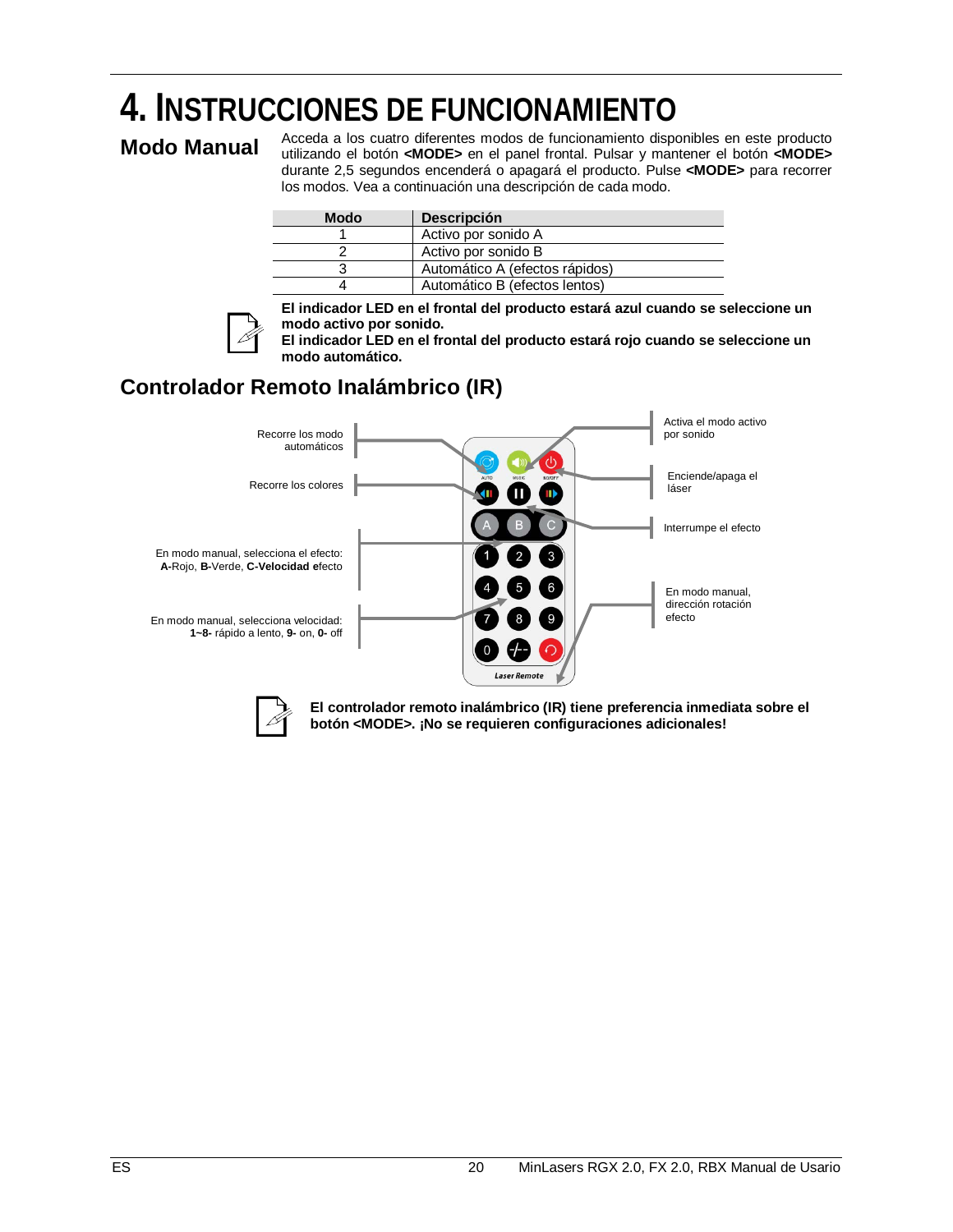## **5. APÉNDICE**

El polvo acumulado reduce el rendimiento de la salida de luz y puede provocar sobrecalentamiento. Esto puede conducir a un acortamiento de la vida de la fuente de luz y a desgaste mecánico. Para mantener un rendimiento óptimo y minimizar el desgaste, debería limpiar sus productos de iluminación al menos dos veces al mes. Sin embargo, tenga en cuenta que el uso y las condiciones ambientales podrían ser factores que aconsejaran aumentar la frecuencia de limpieza.

Para limpiar este producto de iluminación, siga las instrucciones siguientes:

- 1. Desenchufe el producto de la alimentación.
- 2. Espere a que el producto esté frío.
- 3. Use un aspirador (o aire seco comprimido) y un cepillo suave para quitar el polvo depositado en la superficie externa y los orificios de aireación de los ventiladores.
- 4. Limpie el panel de cristal (apertura del láser) con una solución suave de limpiador de cristales o alcohol isopropílico.
- 5. Aplique la solución directamente sobre un paño suave de algodón que no deje pelusas o un paño de limpiar lentes, y arrastre el polvo y la suciedad a la parte externa del cristal.
- 6. Con cuidado, frote la superficie de cristal hasta que no quede turbiedad ni pelusas.



**Seque siempre con cuidado la superficie de cristal después de limpiarla.**

**No gire el ventilador usando aire comprimido, puesto que podría estropearlo. NO abra este producto para limpiarlo o repararlo.**

### **Devoluciones**

El usuario debe enviar la mercancía a portes pagados, en la caja original y con su embalaje y accesorios originales. CHAUVET® no expedirá etiquetas de devolución.

Llame a CHAUVET® y pida un número de Autorización de Devolución de la Mercancía (RMA) antes de enviar el producto. Esté preparado para proporcionar el número de modelo, número de serie y una breve descripción de la causa de la devolución.

El usuario tiene que etiquetar claramente el paquete con un número de Autorización de Devolución de la Mercancía (RMA). CHAUVET® rechazará cualquier producto devuelto sin un número de RMA.



#### **NO escriba el número de RMA directamente sobre la caja. En vez de ello, escríbalo en una etiqueta convenientemente adherida.**

Una vez que haya recibido el número de RMA, por favor incluya la siguiente información en una hoja de papel dentro de la caja:

- Su nombre
- Su dirección
- Su número de teléfono
- El número de RMA
- Una breve descripción del problema

Asegúrese de que empaqueta el producto adecuadamente. Cualquier daño en el transporte que resulte de un empaquetado inadecuado será responsabilidad del cliente.



**CHAUVET® se reserva el derecho de usar su propio criterio para reparar o reemplazar productos devueltos.**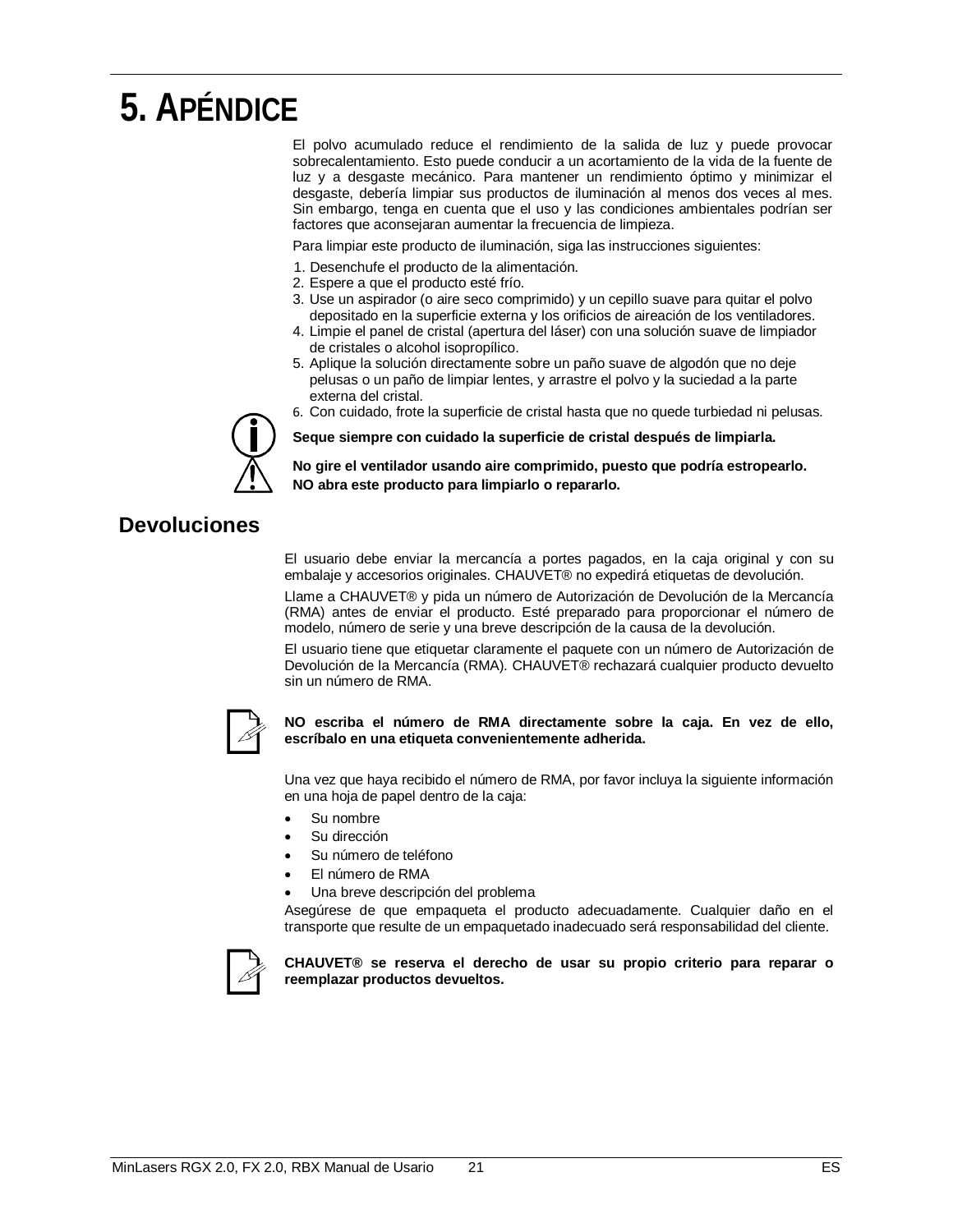|                      | 6. ESPECIFICACIONES TÉCNICAS                |                                                                         |                                     |
|----------------------|---------------------------------------------|-------------------------------------------------------------------------|-------------------------------------|
| Dimensiones y        | Largo                                       | Alto<br>Ancho                                                           | Peso                                |
| <b>Peso</b>          | 5,5" (140 mm)                               | 4,1" (106 mm)<br>$5.4"$ (137 mm)                                        | $0,7$ lbs. $(0,3$ kg)               |
|                      |                                             | Nota: Dimensiones en pulgadas redondeadas al dígito decimal más próximo |                                     |
| Alimentación         | Tensión de Entrada                          | Rango                                                                   | Selección de Tensión                |
|                      | 12 VCC 600 mA                               | 100~240 V, 50/60 Hz                                                     | Detección automática                |
|                      | <b>Parámetro</b>                            | 120 V, 60 Hz                                                            | 230 V, 50 Hz                        |
|                      | Consumo de energía                          | 6 W (FX 2.0/RGX 2.0)<br>8 W (RBX)                                       | 6 W (FX 2.0/RGX 2.0)<br>10 W (RBX)  |
|                      | Intensidad de trabajo<br>(unidades)         | 0,1A                                                                    | 0,1 A                               |
|                      | Potencia E/S                                | <b>Entrada</b>                                                          | <b>Salida</b>                       |
|                      | Enchufe del cable                           | Edison (EEUU)                                                           | N/A                                 |
| <b>Fuente de Luz</b> |                                             |                                                                         |                                     |
|                      |                                             |                                                                         |                                     |
| MiN Laser FX 2.0     | <b>Tipo</b>                                 | Alimentación                                                            | Longitud de Onda                    |
| MiN Laser RGX 2.0    | Láser (verde)                               | 50 mW                                                                   | 532 nm                              |
|                      | Láser (rojo)                                | 100 mW                                                                  | 650 nm                              |
| <b>MIN Laser RBX</b> | <b>Tipo</b>                                 | Alimentación                                                            | Longitud de Onda                    |
|                      | Láser (azul)                                | 80 mW                                                                   | 450 nm                              |
|                      | Láser (rojo)                                | 100 mW                                                                  | 650 nm                              |
| Óptica Foto          | Parámetro                                   | Valor                                                                   |                                     |
|                      | Ángulo de cobertura                         | 100°                                                                    |                                     |
| <b>Térmica</b>       | <b>Temperatura Externa</b><br><b>Máxima</b> | Sistema de Refrigeración                                                |                                     |
|                      | 104° F (40° C)                              | Refrigeración por<br>ventilador                                         |                                     |
| <b>Pedidos</b>       | Nombre de Producto                          | Código de Pieza                                                         | Número de Pieza                     |
|                      | MiN™ Laser RGX 2.0                          | 10060415                                                                | MINLASERRGX2.0                      |
|                      | MiN™ Laser FX 2.0<br>MiN™ Laser RBX         | 10060414<br>10060477                                                    | MINLASERFX2.0<br><b>MINLASERRBX</b> |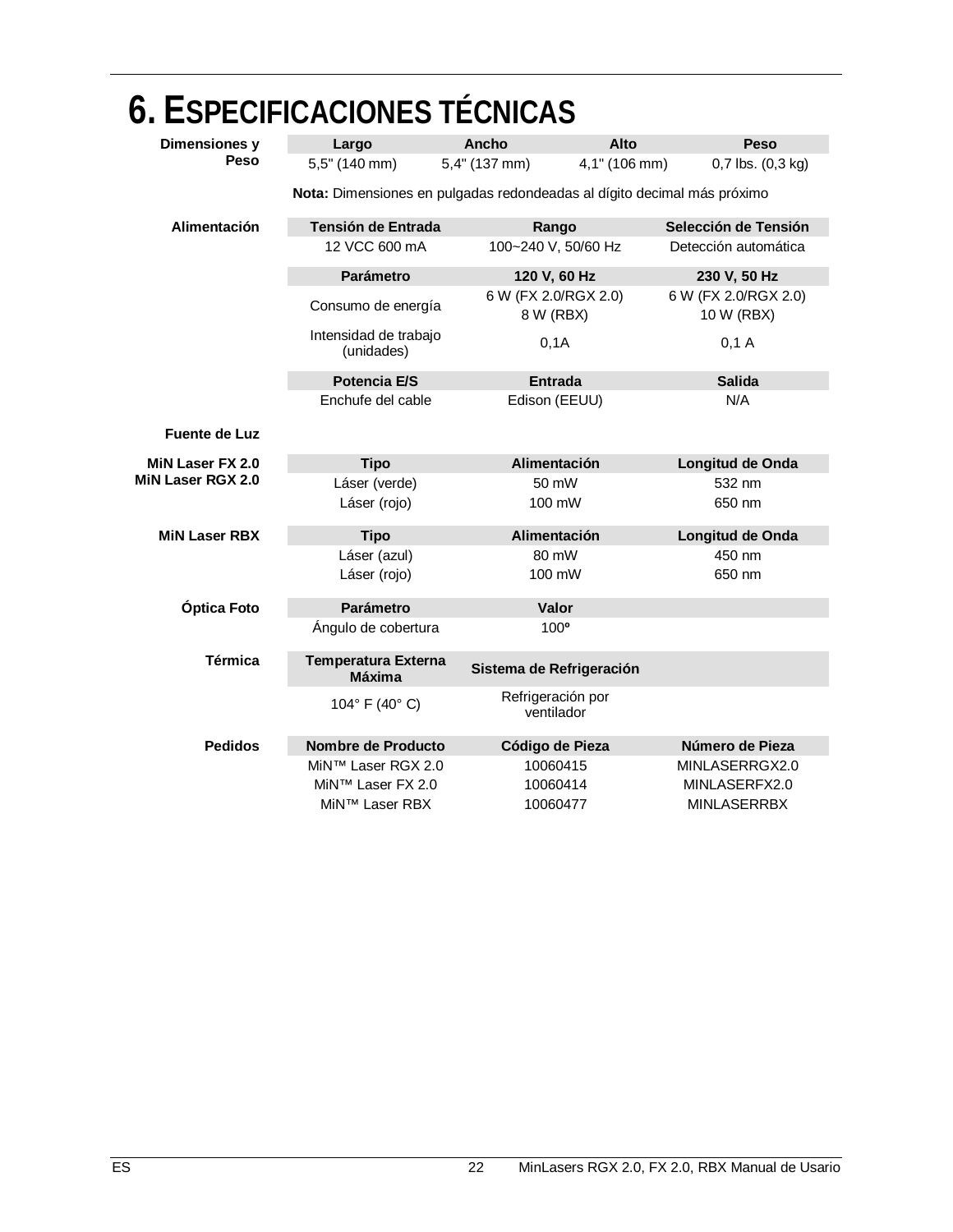### **1. AVANT DE COMMENCER**

### **Ce qui est Compris**

- Un MiN™ Laser FX 2.0/RGX 2.0/RBX
- Un trépied polyvalent
- Une télécommande sans fil

### **Instructions Relatives au Déballage**

- Une source d'alimentation
- Une fiche de garantie
- Un manuel d'utilisation

Dès réception, déballez l'appareil avec soins et vérifiez le contenu afin de vous assurer que rien ne vous manque et que tout est en bon état.

### **Réclamations**

Si l'emballage ou son contenu (aussi bien l'appareil que tout autre accessoire livré) semble avoir été endommagé pendant le transport, ou s'il présente des signes de manipulation sans précaution, veuillez dès réception en notifier immédiatement le transporteur et non CHAUVET®. Ne pas enregistrer votre réclamation auprès du transporteur en temps et en heure peut entraîner une non validation de celle-ci. De plus, gardez l'emballage et tous les matériaux d'emballage pour inspection.

Pour tout autre problème comme la non livraison de pièces ou composants, des dommages non en rapport avec la livraison ou des vices cachés, veuillez déposer votre réclamation auprès de CHAUVET® dans les sept (7) jours après réception de la marchandise.

### **Conventions de ce Manuel**

Les manuels de CHAUVET® utilisent les conventions suivantes afin de différencier certains types d'informations du texte en général.

| <b>Convention</b>         | <b>Signification</b>                                                                                      |
|---------------------------|-----------------------------------------------------------------------------------------------------------|
| <b><menu></menu></b>      | Un bouton sur lequel appuyer sur le panneau de commande<br>de l'appareil                                  |
| 1 à 512                   | Une plage de valeurs                                                                                      |
| 50/60                     | Un ensemble de valeurs parmi lequel on ne peut en choisir<br>qu'une                                       |
| <b>Settings</b>           | Une option de menu à ne pas modifier (par exemple montrant<br>le statut actuel/le mode de fonctionnement) |
| MENU ><br><b>Settings</b> | Une séquence d'options de menu à suivre                                                                   |
| OΝ                        | Une valeur à saisir ou à sélectionner                                                                     |

### **Symboles**

Ce manuel utilise les icônes suivants afin de mettre en valeur les informations importantes auquel l'utilisateur doit porter une attention particulière.

| <b>Symbole</b> | <b>Signification</b>                                                                                                                                                                                                                                                                                     |
|----------------|----------------------------------------------------------------------------------------------------------------------------------------------------------------------------------------------------------------------------------------------------------------------------------------------------------|
|                | Consignes importantes en matière d'installation, de<br>configuration et de fonctionnement. Le non-respect de ces<br>consignes peut entraîner le non fonctionnement de l'appareil,<br>en partialité ou en totalité, ou lui causer des dommages. De<br>même, l'utilisateur pourrait s'en trouver affecter. |
|                | Consignes importantes en matière d'installation ou de<br>configuration Le non-respect de ces consignes peut entraîner<br>le non fonctionnement de l'appareil.                                                                                                                                            |
|                | Informations utiles.                                                                                                                                                                                                                                                                                     |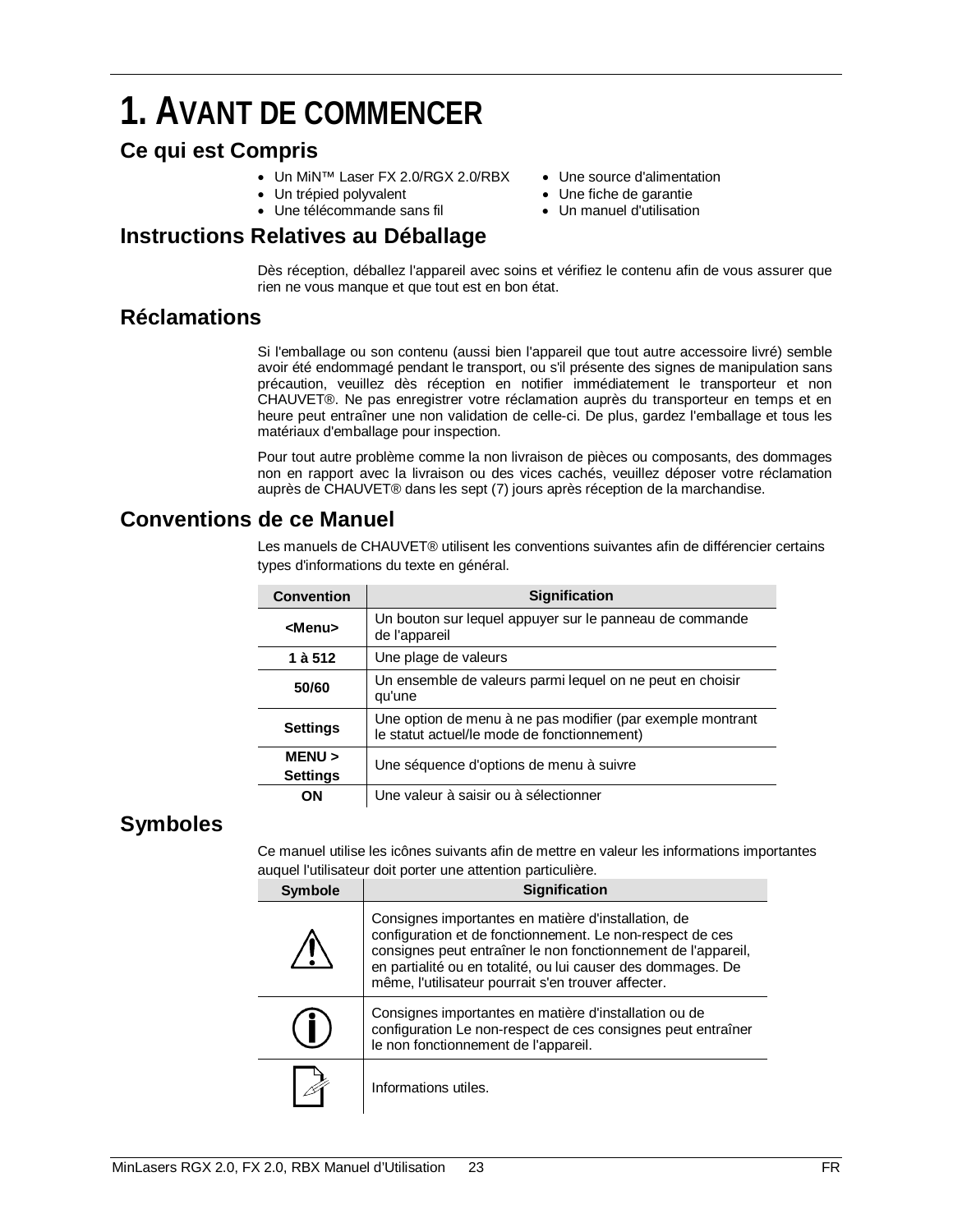### **Consignes de Sécurité**



**Les consignes concernant la sécurité reprennent d'importantes informations en matière d'installation, d'utilisation et de maintenance de l'appareil.**

- Conservez ce manuel d'utilisation pour référence future. Si vous étiez amené à vendre cet appareil à un autre utilisateur, veillez à leur remettre ce document également.
- Veillez toujours à ce que la tension de la prise à laquelle vous branchez l'appareil soit comprise dans la plage indiquée sur l'étiquette ou l'arrière de l'appareil.
- Cet appareil doit être utilisé en intérieur uniquement ! Afin d'éviter tout risque d'incendie ou de décharge électrique, veillez à n'exposer cet appareil ni à la pluie ni à l'humidité.
- Ne laissez aucun produit inflammable près de l'appareil lorsque celui-ci fonctionne.
- Installez toujours cet appareil dans en endroit bien ventilé, à au moins 20 pouces (50 cm) des surfaces adjacentes. Assurez-vous qu'aucune fente de ventilation ne soit obstruée.
- Déconnectez toujours cet appareil de l'alimentation principale avant de procéder à tout entretien ou remplacement le fusible.
- Veillez à remplacer le fusible avec un de même type et même ampérage.
- Lorsque vous montez cet appareil en hauteur, utilisez toujours une élingue de sécurité pour le sécuriser au dispositif de fixation.
- La température ambiante (Ta) maximale supportée par cet appareil est de 104° F (40° C). Ne le faites pas fonctionner à des températures plus élevées.
- En cas de sérieux problèmes de fonctionnement, arrêtez l'unité immédiatement. N'essayez jamais de réparer l'unité vous-même. Toute réparation effectuée par une personne non qualifiée peut entraîner des dommages ou un fonctionnement erratique de l'appareil. Mettez-vous en relation avec le centre d'assistance technique autorisé le plus près de chez vous.
- Ne connectez jamais cet appareil à un pack gradateur.
- Assurez-vous que le cordon d'alimentation n'est ni tordu ni endommagé.
- Ne débranchez jamais cet appareil en tirant sur le cordon.
- Ne transportez jamais l'appareil par son cordon d'alimentation ou toute pièce mobile. Utilisez toujours la lyre de suspension ou les poignées.
- Quand cette unité est en marche, évitez tout contact des yeux avec la source lumineuse.
- Les lasers peuvent s'avérer dangereux et font l'objet de consignes de sécurité spécifiques. Une mauvaise utilisation des lasers pourrait entraîner une cécité totale ou causer des lésions oculaires. Portez une attention particulière aux libellés portant la mention AVERTISSEMENT ou REMARQUE dans ce manuel d'utilisation. Lisez et assimilez toutes les consignes AVANT de mettre cet appareil en marche pour la première fois.
- Lumière laser : évitez tout contact direct avec les yeux ! N'exposez jamais intentionnellement directement vos yeux ou ceux d'autres personnes à la lumière du laser.
- Cet appareil laser peut entraîner une cécité totale ou causer des lésions oculaires instantanées si le laser entre en contact direct avec les yeux;
- Il est illégal et dangereux de diriger ce laser vers les zones destinées au public, zones où les yeux des membres du public ou du personnel pourraient être en contact direct avec les rayons laser ou des réfléchissements lumineux.

• Ne pointez pas de laser sur les avions, ceci est répréhensible par la loi.

- Le non-respect des procédures de fonctionnement, des commandes ou des ajustements repris dans ce manuel pourrait résulter en une exposition dangereuse au laser.
	- Cet appareil ne contient aucun composant susceptible d'être réparé par l'utilisateur. N'ouvrez pas le boîtier du laser et n'essayez pas de la réparer vous-même. Au cas improbable où votre unité devrait être amenée en réparation, veuillez prendre contact avec le revendeur le plus proche de chez vous.
	- Lumière laser : évitez tout contact direct avec les yeux ! N'exposez jamais intentionnellement directement vos yeux ou ceux d'autres personnes à la lumière du laser.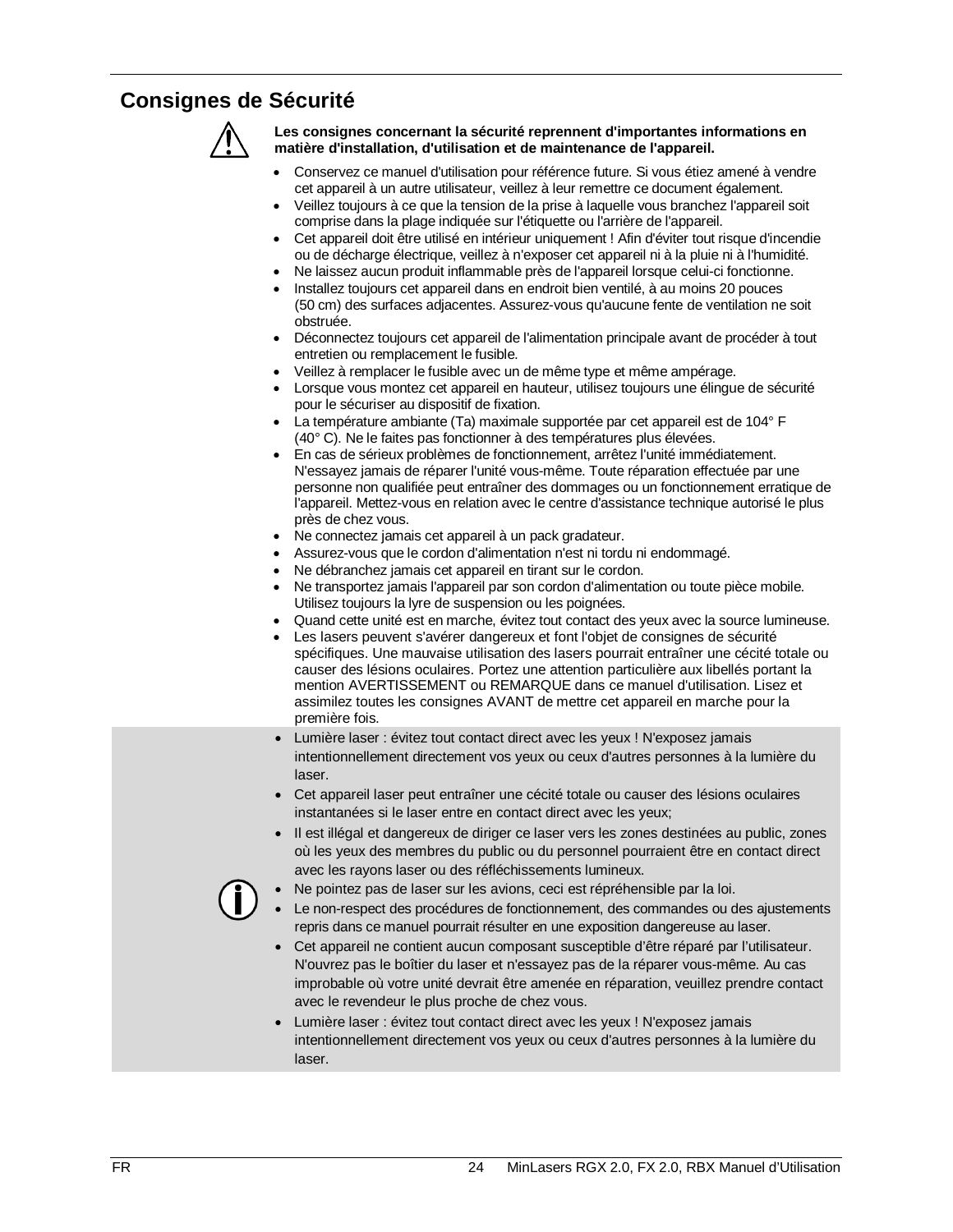### **Avertissement: Boîtier non Verrouillable**

- Cet appareil renferme un laser très puissant.
- N'ouvrez jamais le boîtier du laser, vous pourriez être exposé à des niveaux dangereux de radiation laser.
- L'intensité du laser à l'ouverture du boîtier peut entraîner une cécité, des brûlures cutanées ou des incendies instantanément.

### **Consignes de Sécurité Relatives au Laser**



#### **PRENEZ LE TEMPS DE LIRE ET ASSIMILEZ LES CONSIGNES DE SÉCURITÉ RELATIVES AU LASER CI-DESSOUS**

La lumière d'un laser est très différente de toute autre source de lumière que vous pouvez connaître. La lumière émise par cet appareil peut entraîner des lésions oculaires si celui-ci n'est pas correctement installé et utilisé. Elle est de milliers de fois plus concentrée que toute autre source lumineuse. Cette concentration de lumière peut causer des blessures oculaires instantanées, essentiellement par une brûlure de la rétine (l'arrière de votre œil contient des cellules extrêmement sensibles à la lumière). Même si vous ne ressentez pas de "chaleur" provenant du faisceau lumineux, il peut quand même être à l'origine de blessure ou de cécité, pour vous ou votre public. Une faible radiation en provenance du faisceau lumineux du laser peut s'avérer potentiellement dangereuse, même à de longues distances Des blessures oculaires dues au laser peuvent survenir avant même que vous n'ayez eu le temps de cligner des yeux.

Il serait erroné de croire que puisque les appareils laser destinés au divertissement divisent le faisceau en centaines de faisceaux et que le faisceau laser est balayé rapidement, un faisceau laser individuel est sans danger pour les yeux. Ce laser utilise des dizaines de milliwatts de puissance (niveaux internes de classe 3B) avant de se diviser en de multiples faisceaux (niveaux de classe 3R). De nombreux faisceaux individuels sont potentiellement dangereux pour les yeux.

Il serait également erroné de croire que puisque la lumière laser est mobile, elle est inoffensive. Tout au contraire. Par ailleurs, elle n'est pas toujours mobile. Puisque les blessures oculaires peuvent apparaitre instantanément, il est indispensable d'empêcher la moindre exposition directe des yeux. Selon la réglementation de sécurité relative aux lasers, il est interdit de diriger des lasers de classe 3R là où le public pourrait être en contact avec ces faisceaux. Ceci est également valable s'ils sont dirigés en dessous du visage des gens, tels qu'une piste de danse.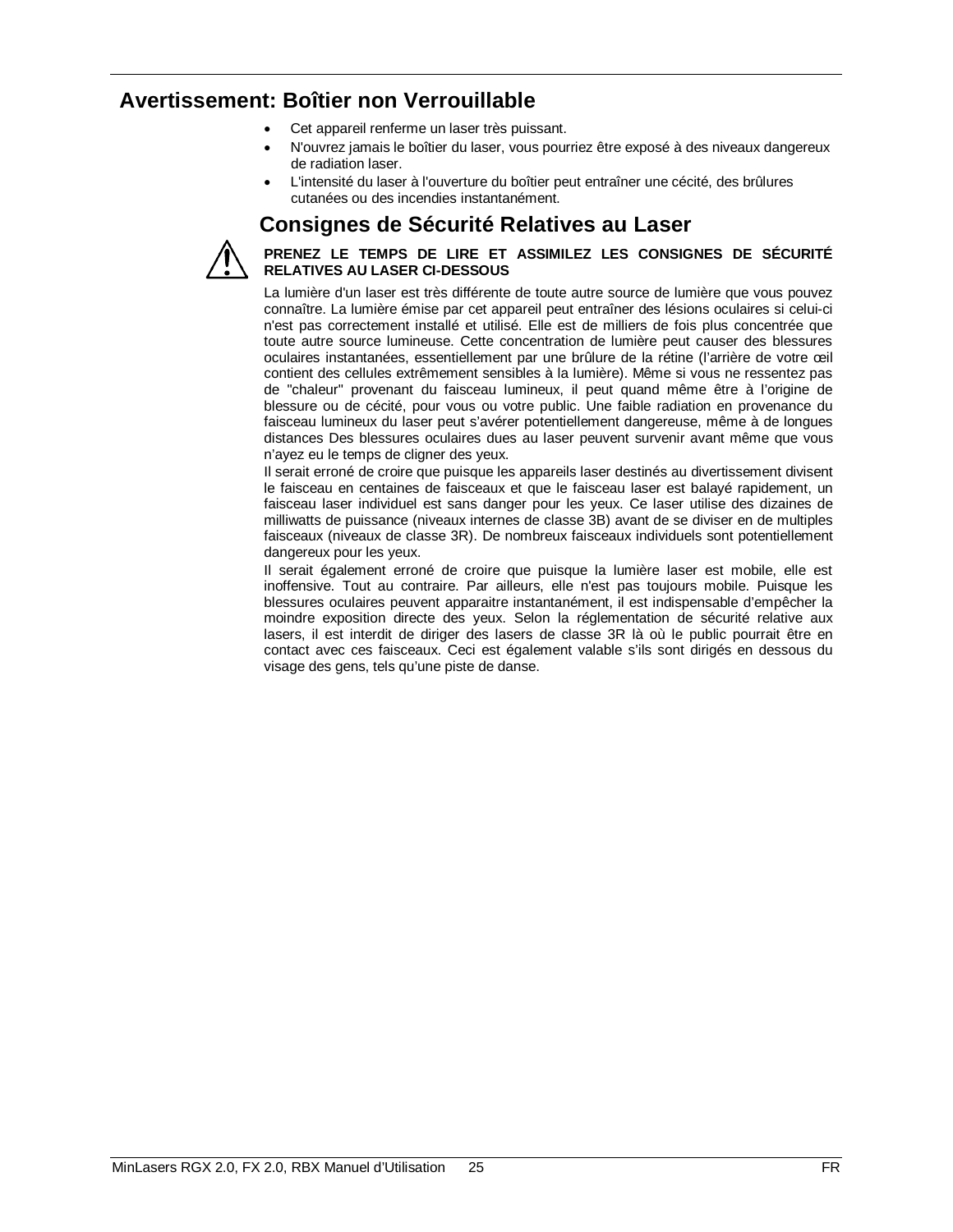- Ne faites pas fonctionner le laser avant d'avoir lu et compris toutes les données techniques et de sécurité contenues dans ce manuel.
- Veuillez toujours configurer et installer les effets laser de manière à ce que leur lumière soit projetée à minimum 3 mètres (9,8 pieds) au-dessus du sol sur lequel les gens se tiennent. Voir le chapitre "Utilisation adéquate" ci-après dans ce manuel.
- Après installation et avant utilisation publique, veuillez tester le laser afin de vous assurer de son bon fonctionnement. Ne l'utilisez pas si vous détectez un défaut. Ne l'utilisez pas non plus si le laser émet uniquement un ou deux faisceaux au lieu de dizaines ou de centaines, car cela pourrait endommager votre diffraction optique et permettrait l'émission de niveaux de laser plus élevés.
- Ne pointez pas le laser sur les gens ou les animaux.
- Ne regardez jamais l'ouverture ou les faisceaux laser.
- Ne pointez pas de lasers dans les endroits où les gens pourraient potentiellement y être exposés, tels que les balcons, etc.
- Ne pointez pas de laser sur des surfaces réfléchissantes, telles que fenêtres, miroirs, métal réverbérant. Même les reflets des lasers peuvent être dangereux.



- Ne pointez jamais de laser sur les avions, ceci est répréhensible par la loi.
- Ne pointez pas des faisceaux de laser très longue portée dans le ciel.
- N'exposez pas la sortie optique (ouverture) à des produits chimiques.
- N'utilisez pas le laser s'il apparait qu'il n'émet qu'un ou deux faisceaux.
- N'utilisez pas le laser si le boîtier est endommagé, ouvert, ou si l'optique semble endommagée en quoique ce soit.
- N'ouvrez pas le boîtier du laser. La forte intensité du laser à l'intérieur du boîtier de protection peut entraîner des incendies, des brûlures corporelles ou des blessures oculaires instantanées.
- Ne laissez jamais l'appareil fonctionner sans surveillance.
- Le fonctionnement d'appareils laser de classe 3R n'est autorisé que s'il est contrôlé par un utilisateur expérimenté et adéquatement formé, ayant assimilé les données présentées dans ce manuel.
- Les obligations légales d'utilisation des produits laser pour les loisirs varient de pays en pays. L'utilisateur est tenu de respecter les obligations légales du pays/de la salle dans lequel il l'utilise.
- Utilisez toujours des élingues de sécurité pour éclairage lors de la suspension d'appareils d'éclairage et de projecteurs à effets en hauteur.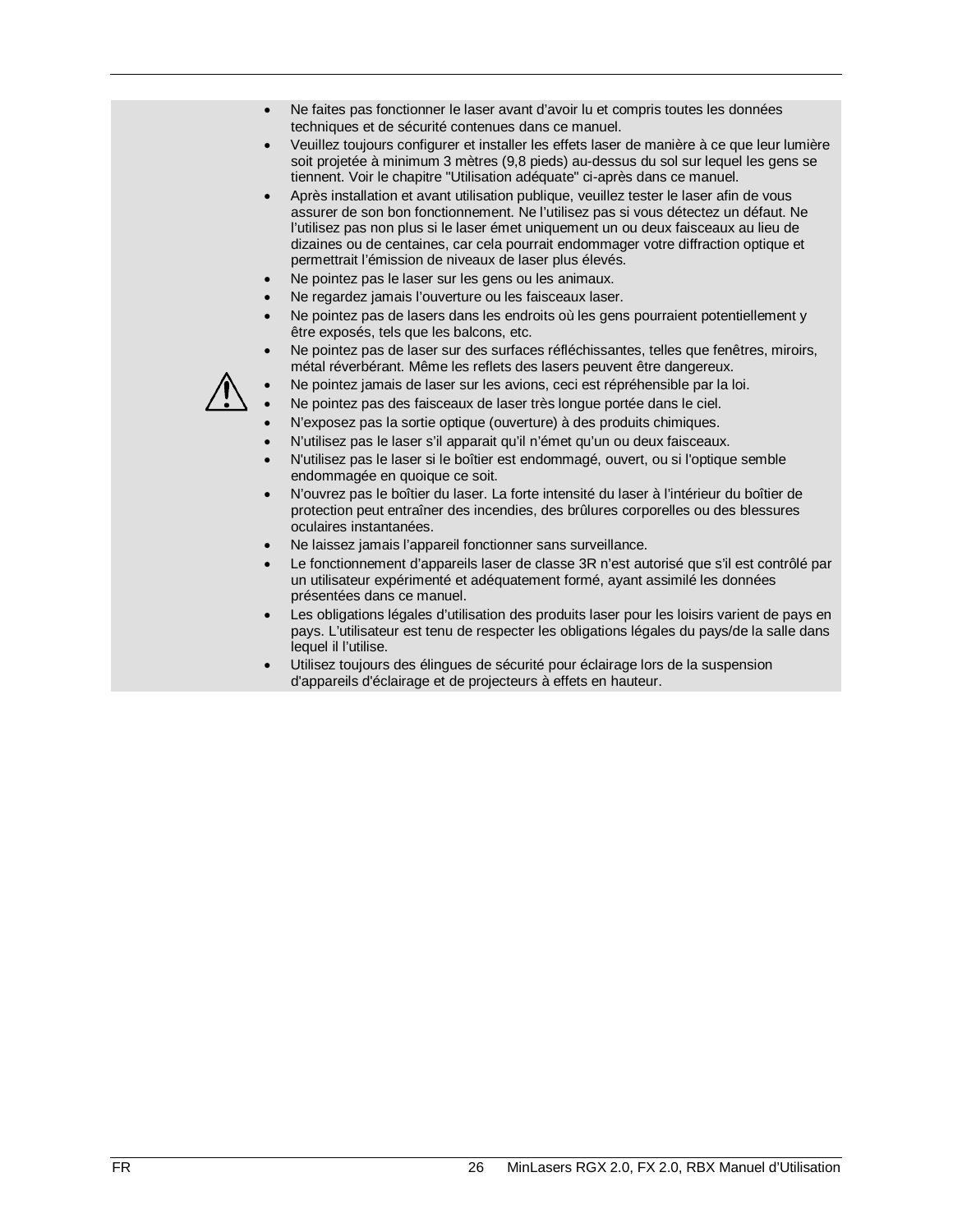### **Reproductions des Etiquettes en Matière de Sécurité des Appareils Laser**

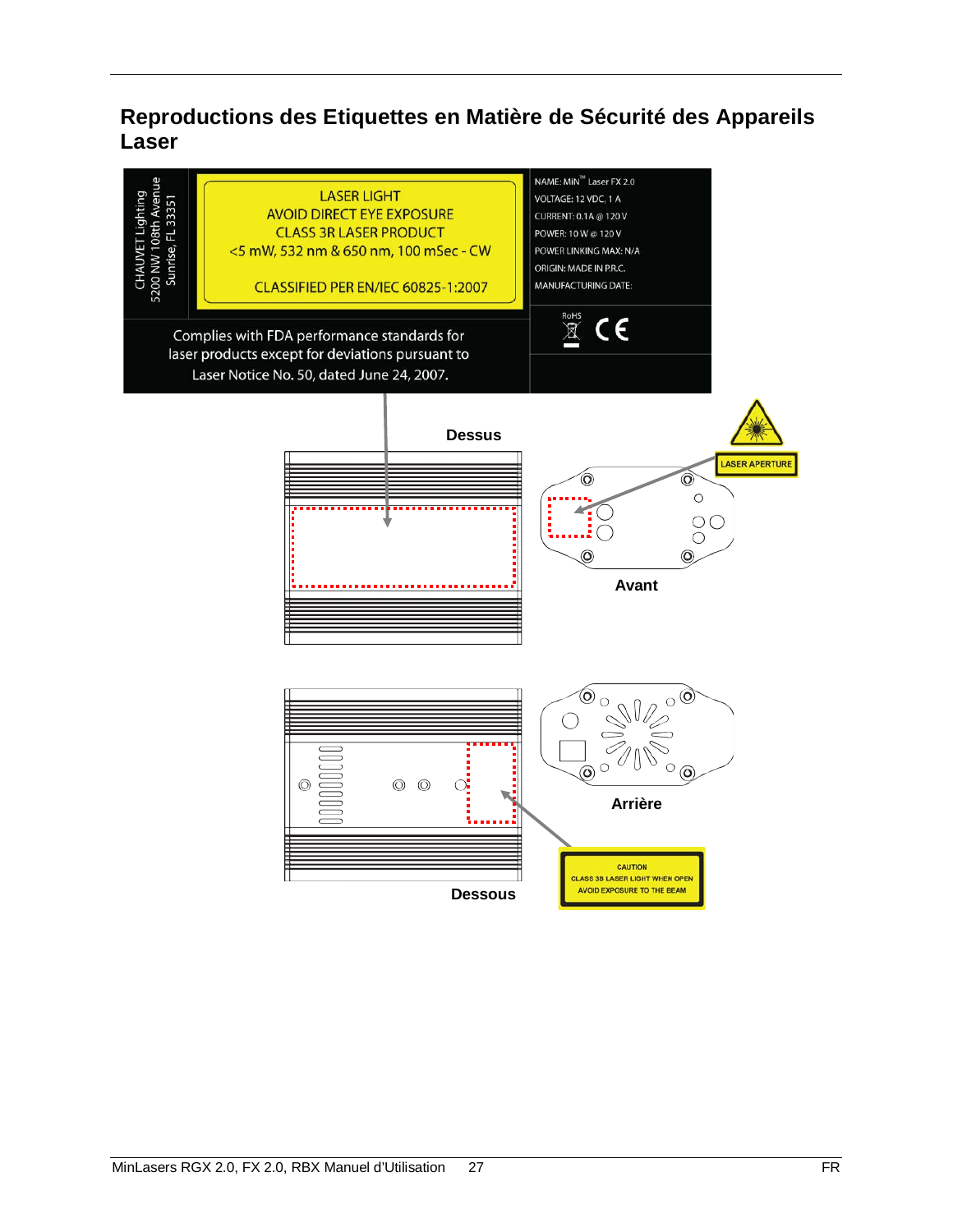### **AVERTISSEMENT**



**Lumière laser: évitez tout contact direct avec les yeux !** 

Des lignes directrices et programmes de sécurité supplémentaires pour une utilisation des lasers en toute sécurité peuvent être consultés dans le texte de la norme ANSI Z136.1 "For Safe Use of Lasers" ("Pour une utilisation des lasers en toute sécurité"), disponible sur le site www.laserinstitute.org du Laser Institute of America. Une multitude de gouvernements, grandes entreprises, agences, forces armées et autres, exige que les utilisateurs d'appareils laser suivent les lignes directrices de la norme ANSI Z136.1. Le guide des spectacles laser peut être obtenu auprès de l'International Laser Display Association (l'association internationale du spectacle laser) sur leur site www.laserist.org.

### **Données d'Emission Laser**

| MiN Laser FX 2.0<br>MiN Laser RGX 2.0 | Classification du laser                                           | Classe 3R                                              |
|---------------------------------------|-------------------------------------------------------------------|--------------------------------------------------------|
| <b>MiN Laser RBX</b>                  | Laser vert                                                        | DPSS (laser solide pompé par<br>diode) Nd:YVO4, 532 nm |
|                                       | Laser rouge                                                       | LD GaAIAs, 650 nm                                      |
|                                       | Diamètre de faisceau                                              | < 5 mm à l'ouverture                                   |
|                                       | Données d'impulsion                                               | Toute impulsion < 4 Hz $(>0,25 s)$                     |
|                                       | Divergence (chaque<br>faisceau)                                   | < 2 mrad                                               |
|                                       | Divergence (éclairage<br>dans son ensemble)                       | $<$ 160 $^{\circ}$                                     |
|                                       | Puissance de laser de<br>chacune<br>Faisceau depuis<br>ouverture* | <5 mW                                                  |
|                                       | Classification du laser                                           | Classe 3R                                              |
|                                       | Laser bleu                                                        | LD InGaN, 450 nm                                       |
|                                       | Laser rouge                                                       | LD GaAIAs, 650 nm                                      |
|                                       | Diamètre de faisceau                                              | < 5 mm à l'ouverture                                   |
|                                       | Données d'impulsion                                               | Toute impulsion < 4 Hz $(>0,25 s)$                     |
|                                       | Divergence (chaque<br>faisceau)                                   | < 2 mrad                                               |
|                                       | Divergence (éclairage<br>dans son ensemble)                       | $<$ 160 $^{\circ}$                                     |
|                                       | Puissance de laser de<br>chacune<br>Faisceau depuis<br>ouverture* | <5 mW                                                  |

*\* Comme mesuré selon les conditions de mesure CEI pour la classification.*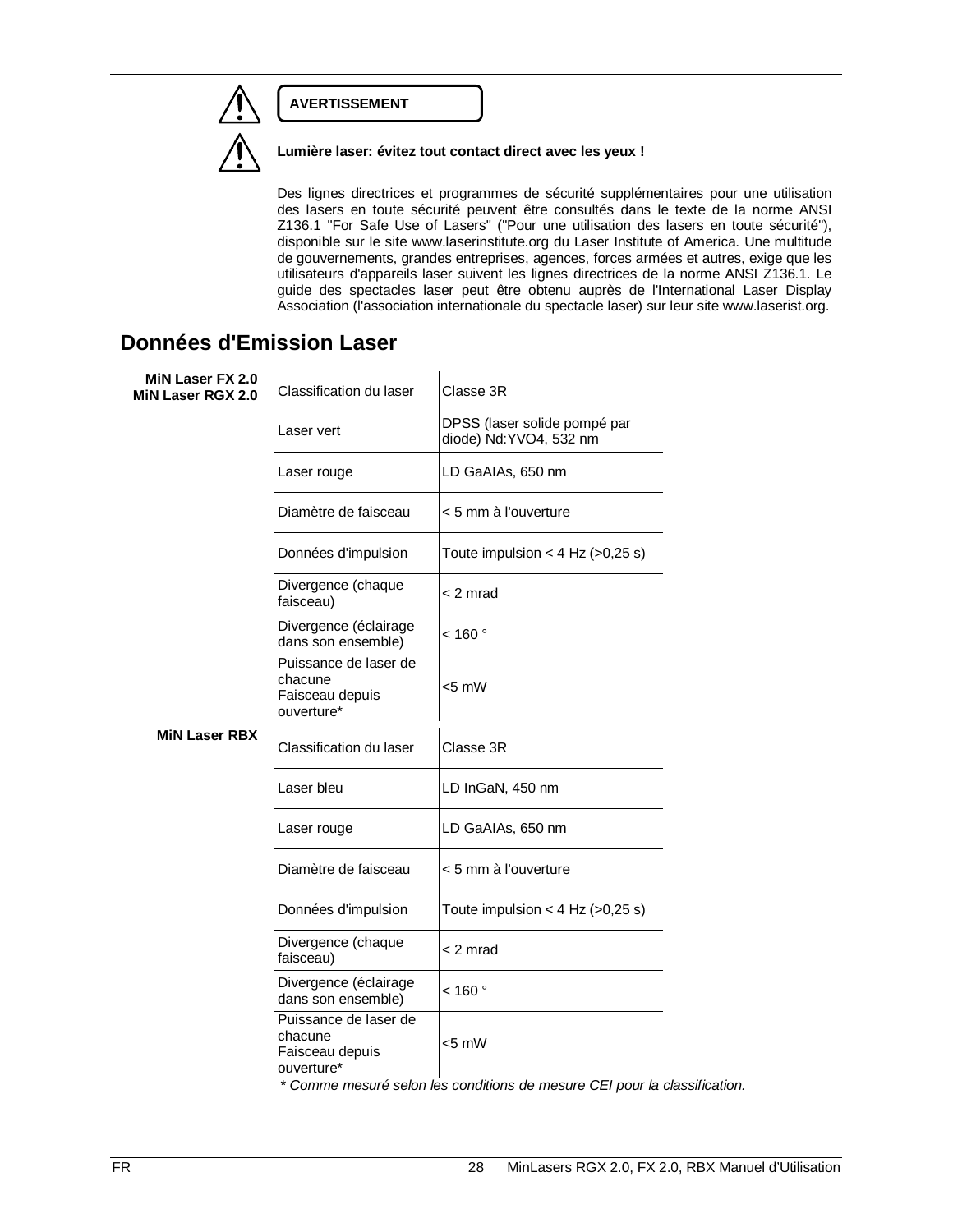### **Déclaration de Conformité du Laser**



**Cet appareil laser répond aux normes EN/CEI 60825-1 Ed 2, 2007-03 et US FDA/CDRH FLPPS selon les termes de la notice de laser n°50 en date du 24 juin 2007. Cet appareil laser est classé 3R. (La classe 3R est la classe équivalente à la classe IIIa aux États-Unis). Aucune maintenance n'est nécessaire pour le maintien de la conformité aux normes de performance laser de cet appareil.**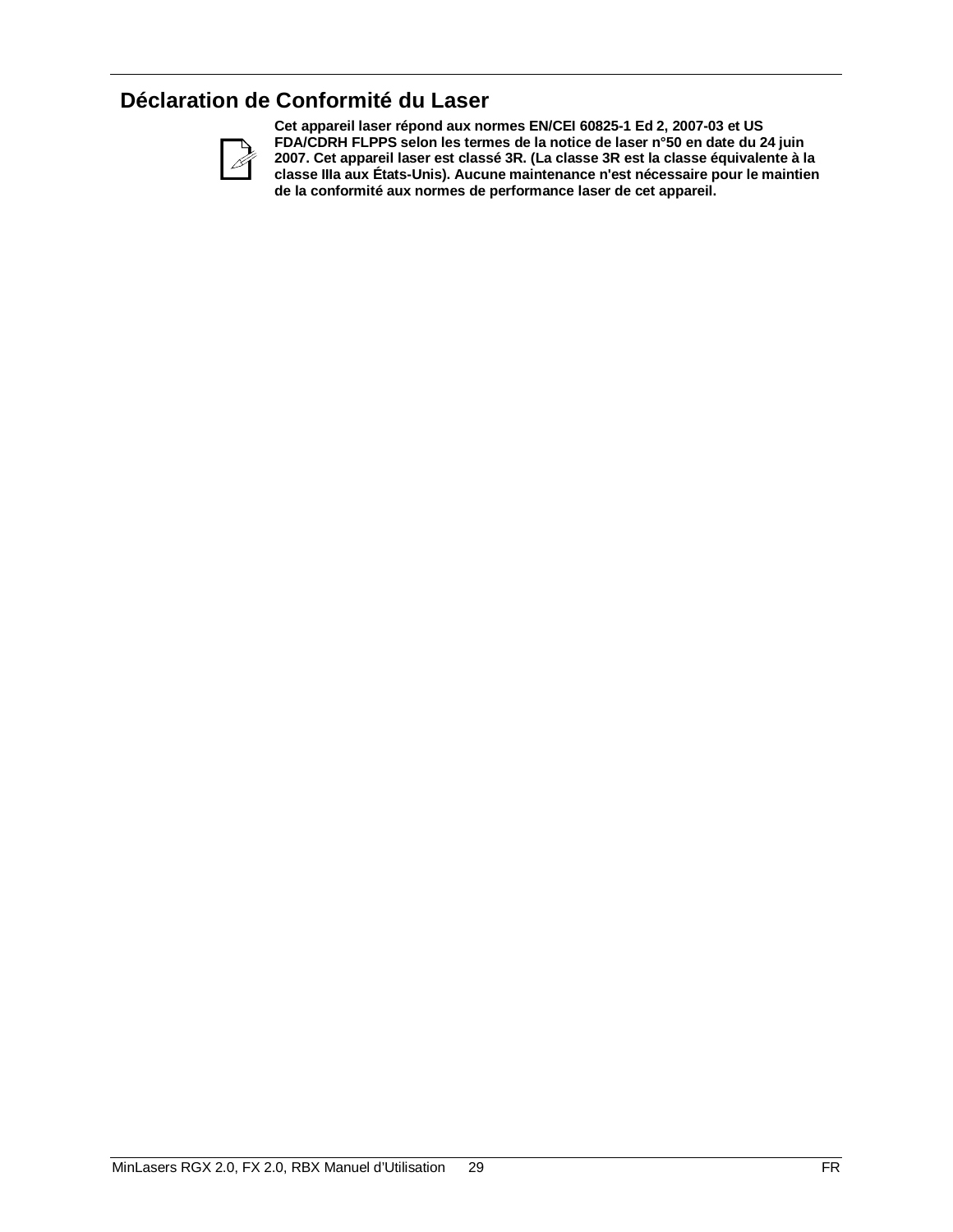### **2. INTRODUCTION Vue d'ensemble du produit**

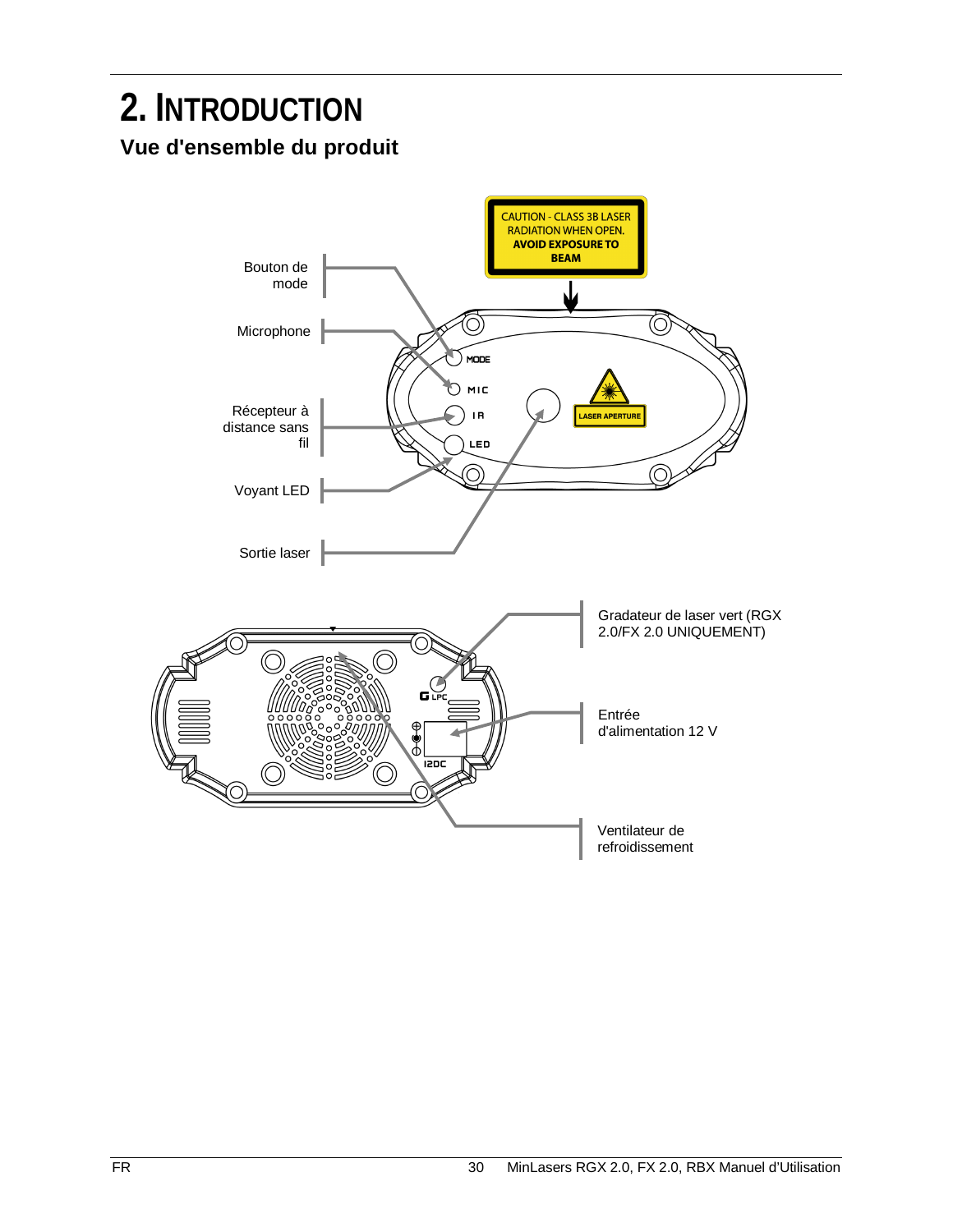## **3. CONFIGURATION**

### **Alimentation CA**

Cet appareil est doté d'une alimentation universelle externe prenant en charge une tension d'entrée de 100 VCA à 240 VCA, 50/60 Hz. N'utilisez que l'alimentation fournie ! Pour en obtenir une de remplacement, contactez Chauvet®. Pour déterminer les exigences de tension d'une unité en particulier, consultez l'étiquette apposée sur le panneau arrière ou le tableau des spécificités de celle-ci. La capacité nominale affichée d'une unité indique la consommation courante dans des conditions normales d'utilisation. Connectez toujours l'appareil à un circuit relié à la terre. Ne connectez jamais l'appareil à un rhéostat (résistance variable) ou un circuit voileur, même si vous n'avez l'intention de vous servir du rhéostat ou canal de gradation que comme interrupteur 0 à 100 %.

### **Installation**

**Orientation** Les MiN™ Laser FX 2.0/RGX 2.0/RBX peuvent être montés dans n'importe quelle position, pour autant d'assurer une ventilation adéquate.

Assurez-vous que la structure puisse supporter le poids de l'appareil. Veuillez vous référer à la section "Spécificités techniques" de ce manuel pour y retrouver les informations relatives au poids. Garantissez un montage de l'appareil en toute sécurité. Vous pouvez le faire au moyen d'une vis, d'un écrou, d'un boulon ou d'un clip de fixation. Lors de son montage, prenez en considération l'accès à l'appareil notamment pour son entretien régulier. Veuillez lire les remarques suivantes relatives à l'installation.

### **Suspension**

- Lors du positionnement de l'unité à l'angle désiré, utilisez la ou les molettes de réglage. Dévissez-la (les), positionnez à l'angle désiré, puis revissez-la (les) dans le sens des aiguilles d'une montre. N'utilisez pas d'outils pour les dévisser ou les resserrez, vous pourriez les endommager.
	- Utilisez le pied pour positionner l'unité à hauteur d'homme.

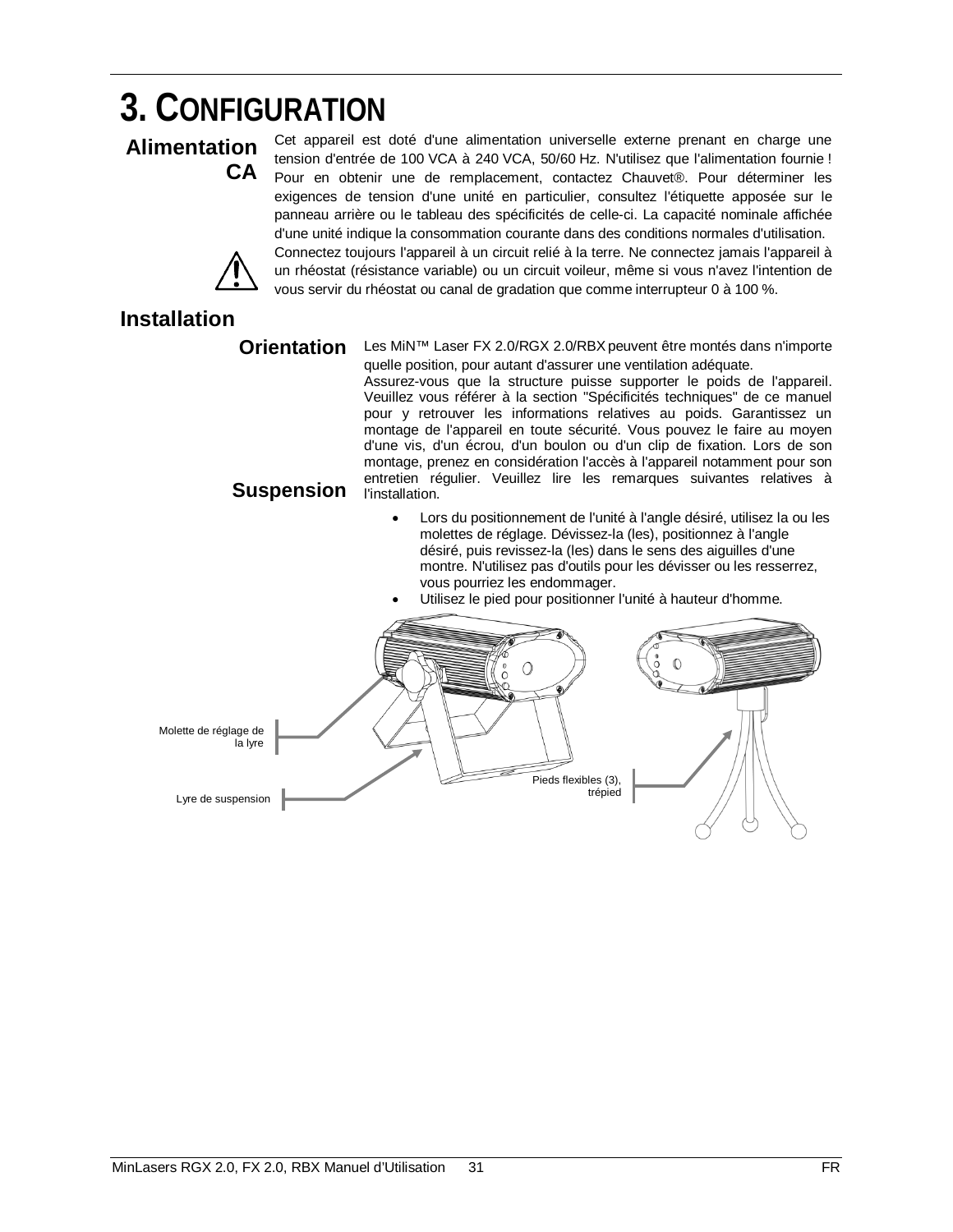### **Utilisation Adéquate**

Cet appareil doit être monté en hauteur uniquement. Pour des raisons de sécurité, CHAUVET® recommande de monter vos éclairages sur une plateforme élevée stable ou des supports en hauteur renforcés au moyen de systèmes de suspension adéquats. Vous devez, dans tous les cas, utiliser des élingues de sécurité. Le matériel de montage approprié peut être acquis auprès de votre revendeur d'éclairage. Les réglementations internationales en matière de sécurité des appareils laser exigent que ceux-ci soient installés de manière à ce qu'un minimum de 3 mètres de séparation à la verticale existe entre le sol et la lumière laser la plus basse projetée. De plus, une séparation de 3 mètres à l'horizontal doit être respectée entre toute lumière laser émise et les membres du public ou autres espaces publics.

**AVERTISSEMENT : LE NON-RESPECT DES PROCEDURES DE FONCTIONNEMENT, DES COMMANDES OU DES AJUSTEMENTS REPRIS DANS CE MANUEL POURRAIT RESULTER EN UNE EXPOSITION DANGEREUSE AU LASER.**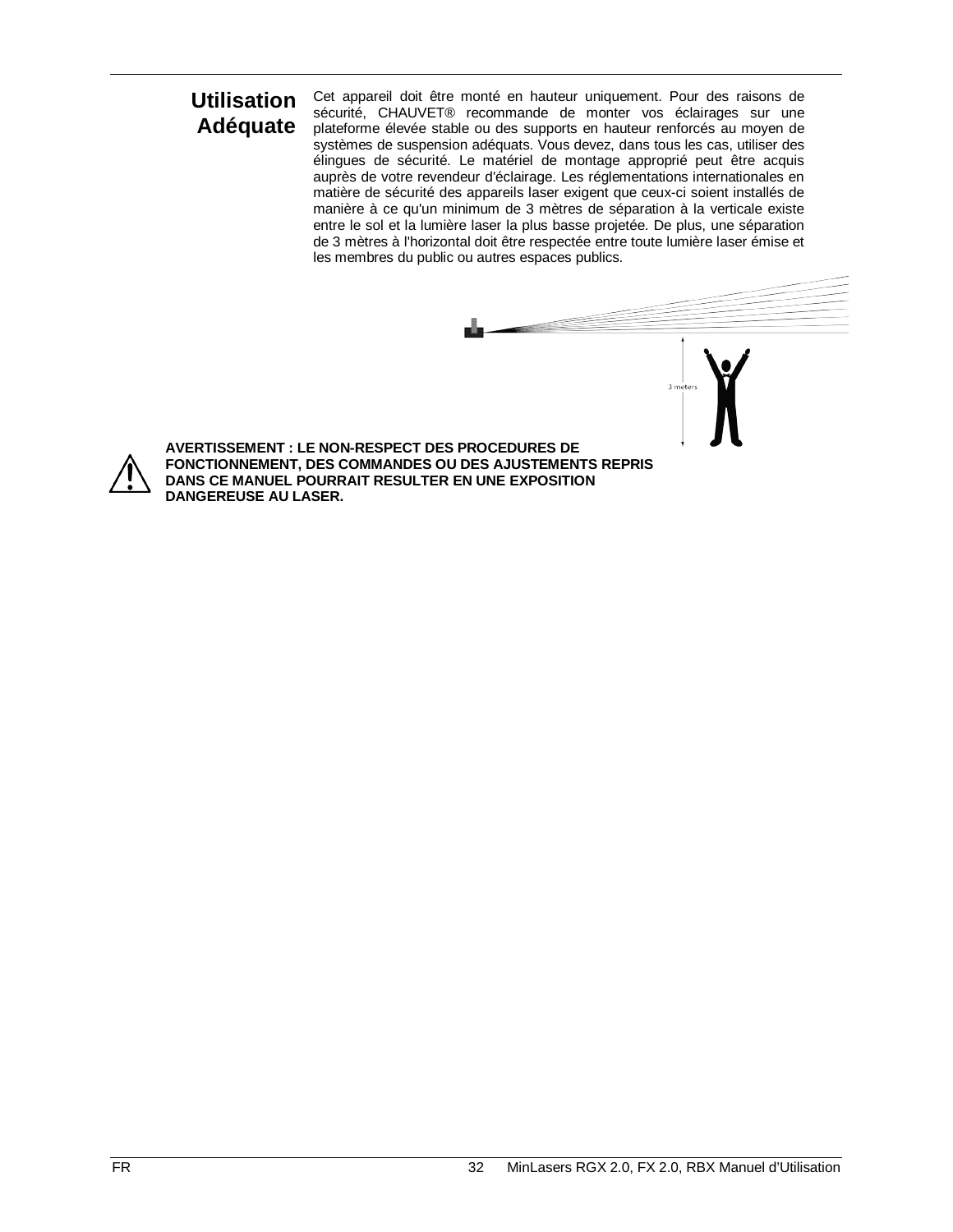# **4.** INSTRUCTIONS DE FONCTIONNEMENT<br>Mode Manual Accédez aux quatre différents modes de fonctionnement disponibles de cet appareil en

**Mode Manuel** Accédez aux quatre différents modes de fonctionnement disponibles de cet appareil en valor et utilisant le bouton **<MODE>** à l'avant de l'appareil. Pressez et maintenez-le enfoncé pendant 2,5 s pour mettre l'appareil sous ou hors tension. Pressez **<MODE>** pour parcourir les modes. Veuillez décrire chaque mode ci-dessous.

| <b>Mode</b> | <b>Description</b>             |
|-------------|--------------------------------|
|             | Musical A                      |
|             | Musical B                      |
|             | Automatique A (effets rapides) |
|             | Automatique B (effets lents)   |



**Le voyant LED à l'avant de l'appareil sera de couleur bleue quand le mode musical est sélectionné.**

**Le voyant LED à l'avant de l'appareil sera de couleur rouge quand le mode automatique est sélectionné.**

### **Télécommande sans Fil (infrarouge)**





**La télécommande (à infrarouge) prévaut automatiquement sur le bouton <MODE>. Aucune autre configuration n'est requise !**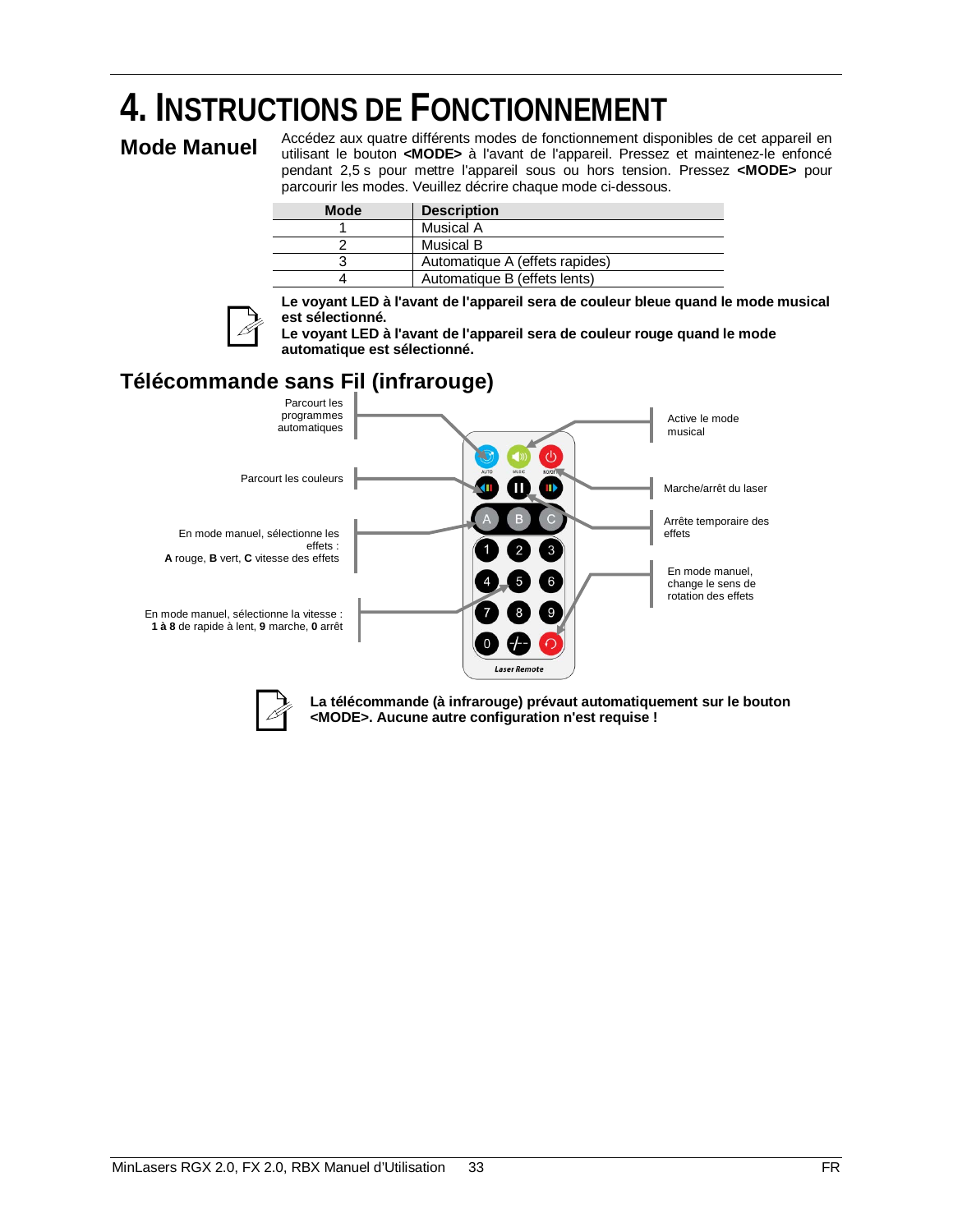### **5. ANNEXE**

L'accumulation de poussière réduit la sortie de lumière et peut entraîner une surchauffe de l'appareil. La durée de vie de la source lumineuse peut s'en trouver réduite et le mécanisme usé. Pour maintenir une performance optimale et une usure minimisée, pensez à nettoyer vos unités d'éclairages au moins deux fois par mois. Toutefois, gardez à l'esprit que les conditions environnementales et d'utilisation peuvent exiger un nettoyage plus fréquent.

Pour procéder à son nettoyage, suivez les instructions ci-après :

- 1. Mettez l'appareil hors tension.
- 2.Attendez que celui-ci ait refroidi
- 3.Utilisez un aspirateur (ou de l'air comprimé sec) et une brosse douce pour enlever la poussière accumulée sur les surfaces et ventilations externes.
- 4.Nettoyez le panneau de verre (ouverture du laser) avec un nettoyant pour vitre ou de l'alcool isopropylique.
- 5.Appliquez la solution directement sur un tissu doux en coton non pelucheux ou un tissu optique, puis nettoyez toute trace de saleté ou d'impureté vers l'extérieur de la surface en verre.
- 6. Polissez en douceur ces surfaces jusqu'à ce que toute peluche ou trace ait disparu.



**Assurez-vous de bien sécher la surface en verre après l'avoir nettoyées.**

**Ne faites pas tourner le ventilateur de refroidissement en utilisant de l'air compressé car vous pourriez l'endommager.**

**N'ouvrez PAS cette unité lorsque vous procédez à son nettoyage ou sa révision.**

### **Renvois**

L'utilisateur doit nous retourner la marchandise en port prépayé, dans ses boîte et emballage d'origine et avec tous ses accessoires. CHAUVET® ne délivrera pas d'étiquettes de renvoi.

Téléphonez à CHAUVET® et demandez un numéro d'autorisation de retour (NAR) avant de nous réexpédier l'appareil. Pour l'obtenir, il vous sera demandé de fournir le numéro du modèle, le numéro de série ainsi qu'une brève description de l'objet du retour.

L'utilisateur devra indiquer lisiblement le NAR sur une étiquette apposée sur le colis. CHAUVET® refusera la réception de tout appareil pour lequel aucun NAR n'a été demandé.



#### **N'écrivez PAS le NAR directement sur le colis. Inscrivez-le plutôt sur une étiquette apposée.**

Une fois le numéro NAR communiqué, veuillez inclure les informations suivantes sur une feuille de papier et la joindre à votre colis :

- Votre nom
- Votre adresse
- Votre numéro de téléphone
- Le NAR
- Une courte description du problème

Veillez à emballer l'appareil de manière adéquate. L'utilisateur sera tenu responsable de tout dommage survenant lors de l'expédition de retour dû à un emballage inadéquat. Nous vous recommandons d'utiliser un emballage double ou celui d'UPS.



#### **CHAUVET® se réserve le droit, à sa convenance, de réparer ou remplacer tout appareil qui lui est retourné.**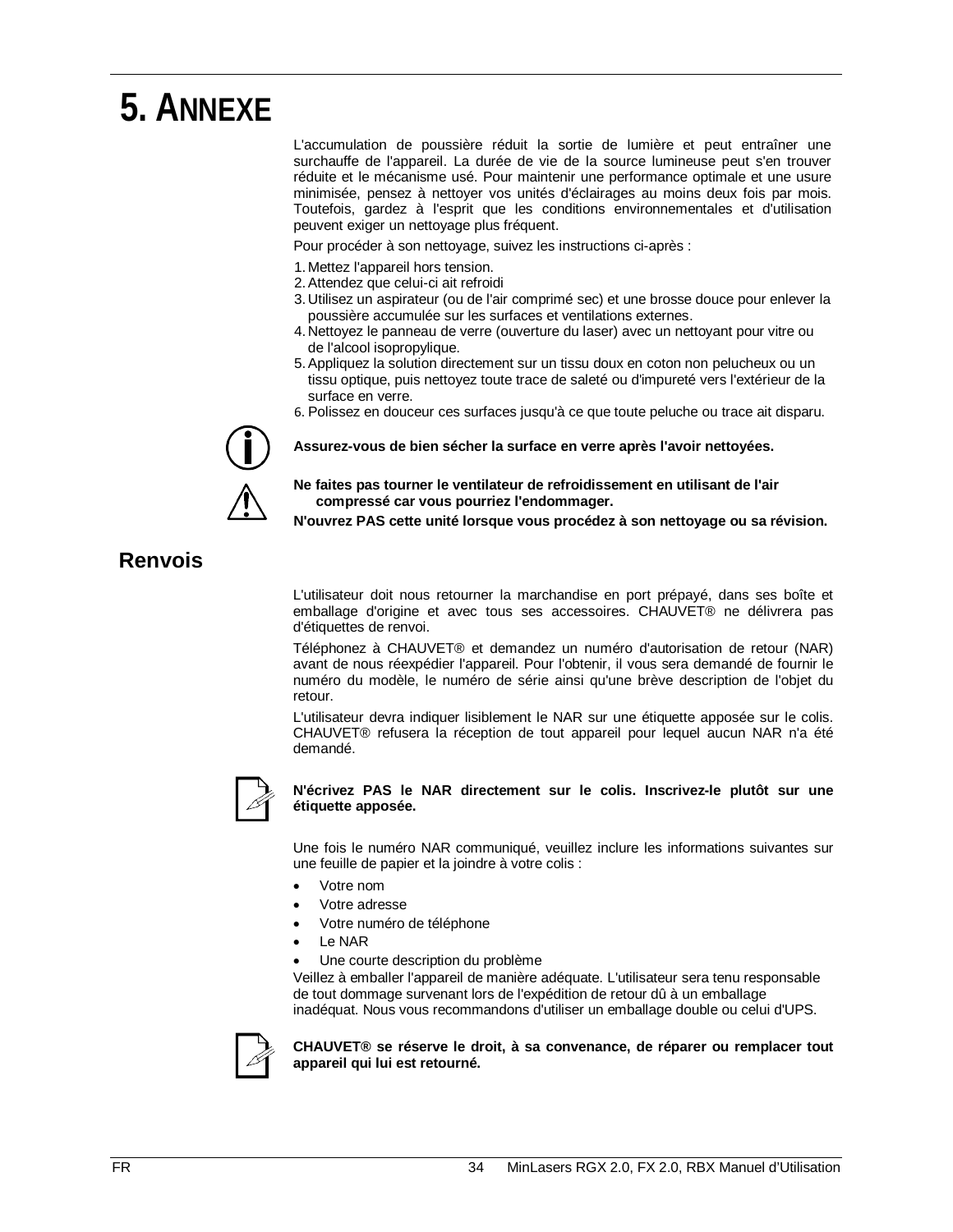| U. JI LUII IUITLJ TLUI IINIUULJ       |                                               |                                    |                                      |                                                                                  |  |
|---------------------------------------|-----------------------------------------------|------------------------------------|--------------------------------------|----------------------------------------------------------------------------------|--|
|                                       | Longueur                                      | Largeur                            | <b>Hauteur</b>                       | <b>Poids</b>                                                                     |  |
| <b>Dimensions et</b><br><b>Poids</b>  | 5,5 pouces<br>$(140 \, \text{mm})$            | 5,4 pouces<br>$(137 \, \text{mm})$ | 4,1 pouces<br>$(106 \, \text{mm})$   | $0,7$ lb $(0,3$ kg)                                                              |  |
|                                       |                                               |                                    |                                      | Remarque : Les dimensions en pouces sont arrondies à la décimale la plus proche. |  |
|                                       | <b>Tension d'Entrée</b>                       |                                    | Plage                                | Sélection de Puissance                                                           |  |
|                                       | 12 VCC 600 mA                                 |                                    | 100 à 240 V, 50/60 Hz                | Universelle                                                                      |  |
|                                       | <b>Paramètre</b>                              |                                    | 120 V, 60 Hz                         | 230 V, 50 Hz                                                                     |  |
| <b>Alimentation</b>                   | Consommation<br>énergétique                   | 8 W (RBX)                          | 6 W (FX 2.0/RGX 2.0)                 | 6 W (FX 2.0/RGX 2.0)<br>10 W (RBX)                                               |  |
|                                       | Courant de<br>fonctionnement (unités)         | 0,1 A                              |                                      | $0,1$ A                                                                          |  |
|                                       | <b>E/S d'Alimentation</b>                     |                                    | <b>Entrée</b>                        | <b>Sortie</b>                                                                    |  |
|                                       | Fiche du cordon                               |                                    | Edison (États-Unis)                  | N/A                                                                              |  |
| <b>Source Lumineuse</b>               |                                               |                                    |                                      |                                                                                  |  |
|                                       | <b>Type</b>                                   |                                    | <b>Alimentation</b>                  | Longueur d'Onde                                                                  |  |
| MiN Laser FX 2.0<br>MiN Laser RGX 2.0 | Laser (vert)                                  |                                    | 50 mW                                | 532 nm                                                                           |  |
|                                       | Laser (rouge)                                 |                                    | 100 mW                               | 650 nm                                                                           |  |
|                                       | <b>Type</b>                                   |                                    | <b>Alimentation</b>                  | Longueur d'Onde                                                                  |  |
| <b>MiN Laser RBX</b>                  | Laser (bleu)                                  |                                    | 80 mW                                | 450 nm                                                                           |  |
|                                       | Laser (rouge)                                 |                                    | 100 mW                               | 650 nm                                                                           |  |
| <b>Photo-Optique</b>                  | Paramètre                                     |                                    | <b>Valeur</b>                        |                                                                                  |  |
|                                       | Angle d'éclairage                             |                                    | 100 <sup>°</sup>                     |                                                                                  |  |
| <b>Thermique</b>                      | <b>Température Externe</b><br><b>Maximale</b> |                                    | Système de<br><b>Refroidissement</b> |                                                                                  |  |
|                                       | 104° F (40° C)                                |                                    | Refroidissement par<br>ventilateur   |                                                                                  |  |
| <b>Commander</b>                      | Nom de l'Appareil                             |                                    | Code de l'Article                    | Numéro de l'Article                                                              |  |
|                                       | MiN™ Laser RGX 2.0                            |                                    | 10060415                             | MINLASERRGX2.0                                                                   |  |
|                                       | MiN™ Laser FX 2.0                             |                                    | 10060414                             | MINLASERFX2.0                                                                    |  |
|                                       | MiN™ Laser RBX                                |                                    | 10060477                             | <b>MINLASERRBX</b>                                                               |  |

## **6. SPECIFICITES TECHNIQUES**